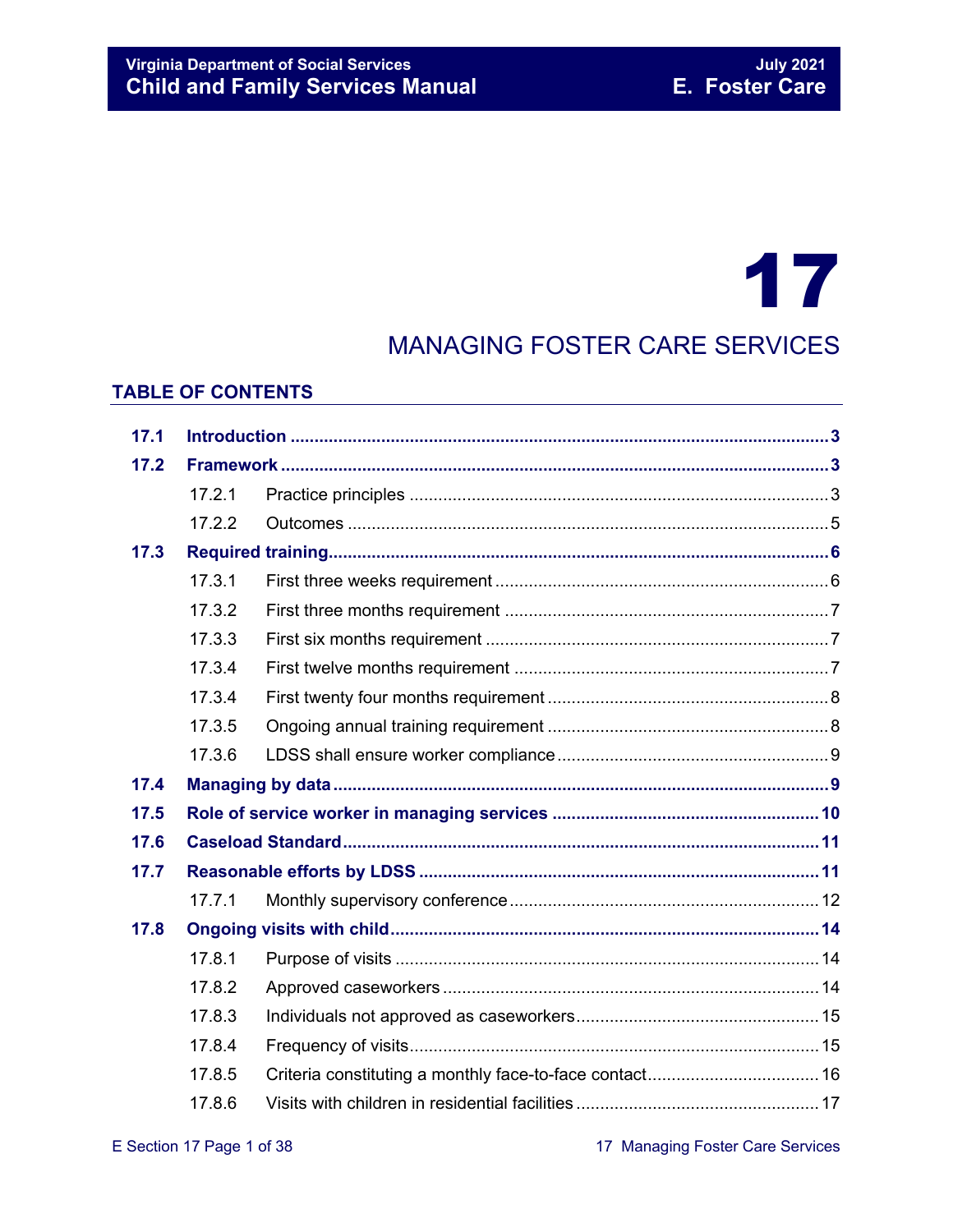**The Social Services And American Services And American Services And American Services And American Services An Child and Family Services Manual E. Foster Care**

|       | 17.8.7                                                                       |                                                                           |  |  |
|-------|------------------------------------------------------------------------------|---------------------------------------------------------------------------|--|--|
| 17.9  |                                                                              |                                                                           |  |  |
|       | 17.9.1                                                                       |                                                                           |  |  |
|       | 17.9.2                                                                       |                                                                           |  |  |
|       |                                                                              |                                                                           |  |  |
|       |                                                                              |                                                                           |  |  |
|       |                                                                              |                                                                           |  |  |
|       |                                                                              | 17.12 Referring children to Family Assessment and Planning Team (FAPT) 21 |  |  |
|       |                                                                              |                                                                           |  |  |
|       | 17.13.1                                                                      | Notification to law enforcement and the National Center for Missing and   |  |  |
|       | 17.13.2                                                                      |                                                                           |  |  |
|       | 17.13.3                                                                      |                                                                           |  |  |
|       | 17.13.4                                                                      |                                                                           |  |  |
|       | 17.13.5                                                                      |                                                                           |  |  |
|       | 17.13.6                                                                      |                                                                           |  |  |
|       | 17.12.7                                                                      |                                                                           |  |  |
|       | 17.14 Working with Lesbian, Gay, Bi-sexual, Transgender, Questioning (LGBTQ) |                                                                           |  |  |
|       | 17.14.1                                                                      |                                                                           |  |  |
|       |                                                                              |                                                                           |  |  |
|       | 17.15.1                                                                      |                                                                           |  |  |
| 17.16 |                                                                              |                                                                           |  |  |
|       | 17.16.1                                                                      | Emergency/evacuation responsibilities when state office closes 33         |  |  |
|       | 17.16.2                                                                      | Emergency/Evacuation responsibilities when LDSS closes and/or when a      |  |  |
|       |                                                                              |                                                                           |  |  |
|       | 17.17.1                                                                      |                                                                           |  |  |
|       | 17.17.2                                                                      |                                                                           |  |  |
|       |                                                                              |                                                                           |  |  |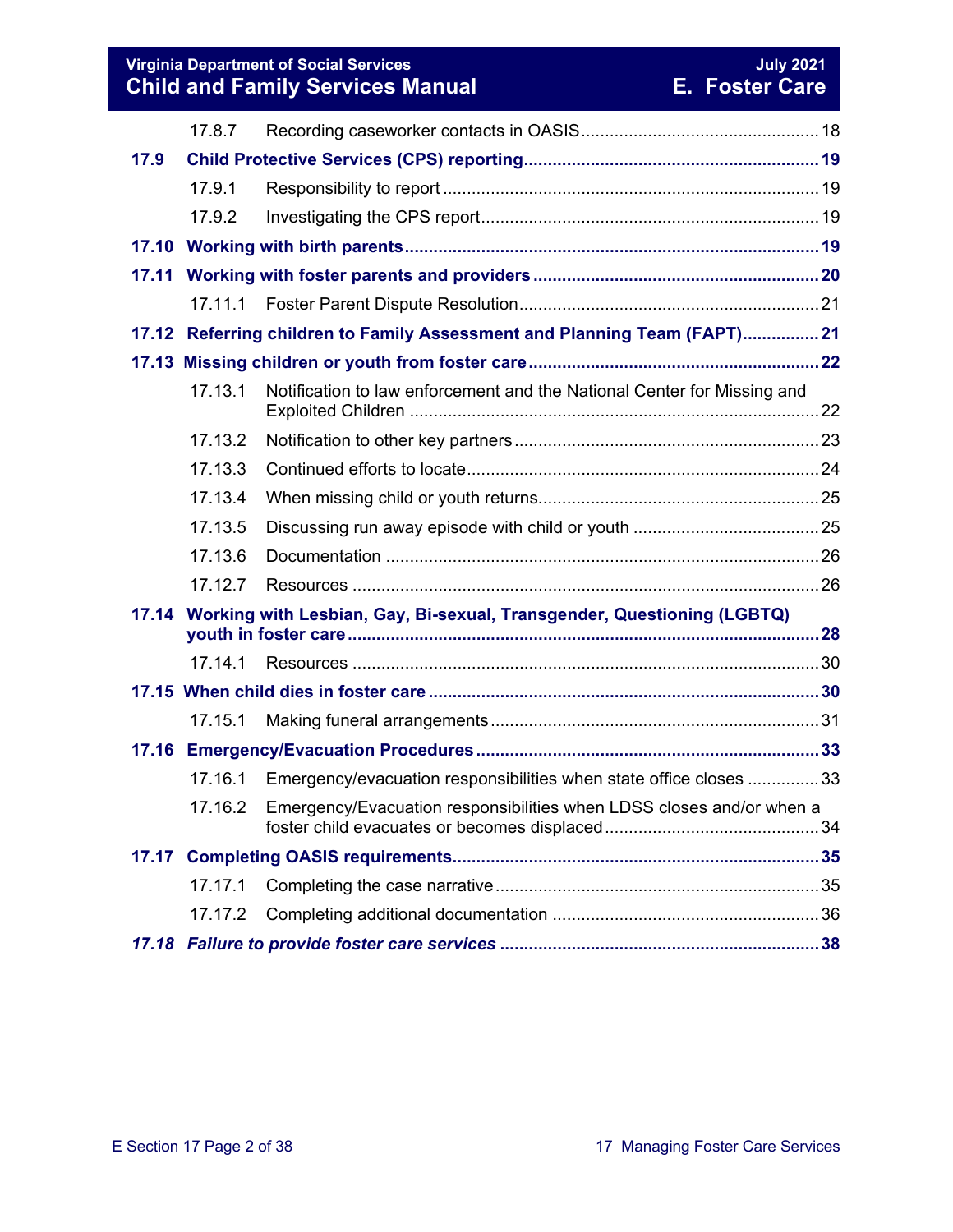# 17

# MANAGING FOSTER CARE SERVICES

# <span id="page-2-0"></span>**17.1 Introduction**

Ensuring high-quality practice requires a knowledgeable, skilled, and professional workforce. Recruiting, hiring, training, and retaining qualified, culturally-diverse, culturally-competent, effective, and dedicated professionals is essential to quality practice.[1](#page-2-3)

# <span id="page-2-1"></span>**17.2 Framework**

Local departments of social services (LDSS) shall meet federal and state legal requirements, and should use sound practice principles to achieve desired outcomes and to guide decision making in managing foster care services.

# <span id="page-2-2"></span>**17.2.1 Practice principles**

Fundamental principles in Virginia's Children's Services System Practice Model provide the philosophical basis and guide practice in managing foster care services.

### **First, we believe in family, child, and youth-driven practice.**

- Children and families will be treated with dignity and respect. The voices of children, youth, and parents are heard, valued, and considered in decision making regarding safety, permanency, and well-being as well as in service and educational planning and in placement decisions.
- Each individual's right to self-determination will be respected within the limits of established community standards and laws.
- Family members are the experts about their own families. It is our responsibility to understand children, youth, and families within the context of their own family rules, traditions, history, and culture.

<span id="page-2-3"></span>Ĩ. 1 Adapted from the "<u>Child Welfare League of America Statement on Optimal Child Welfare Service</u> [Delivery"](http://www.cwla.org/advocacy/financingoptimaldeliv.htm).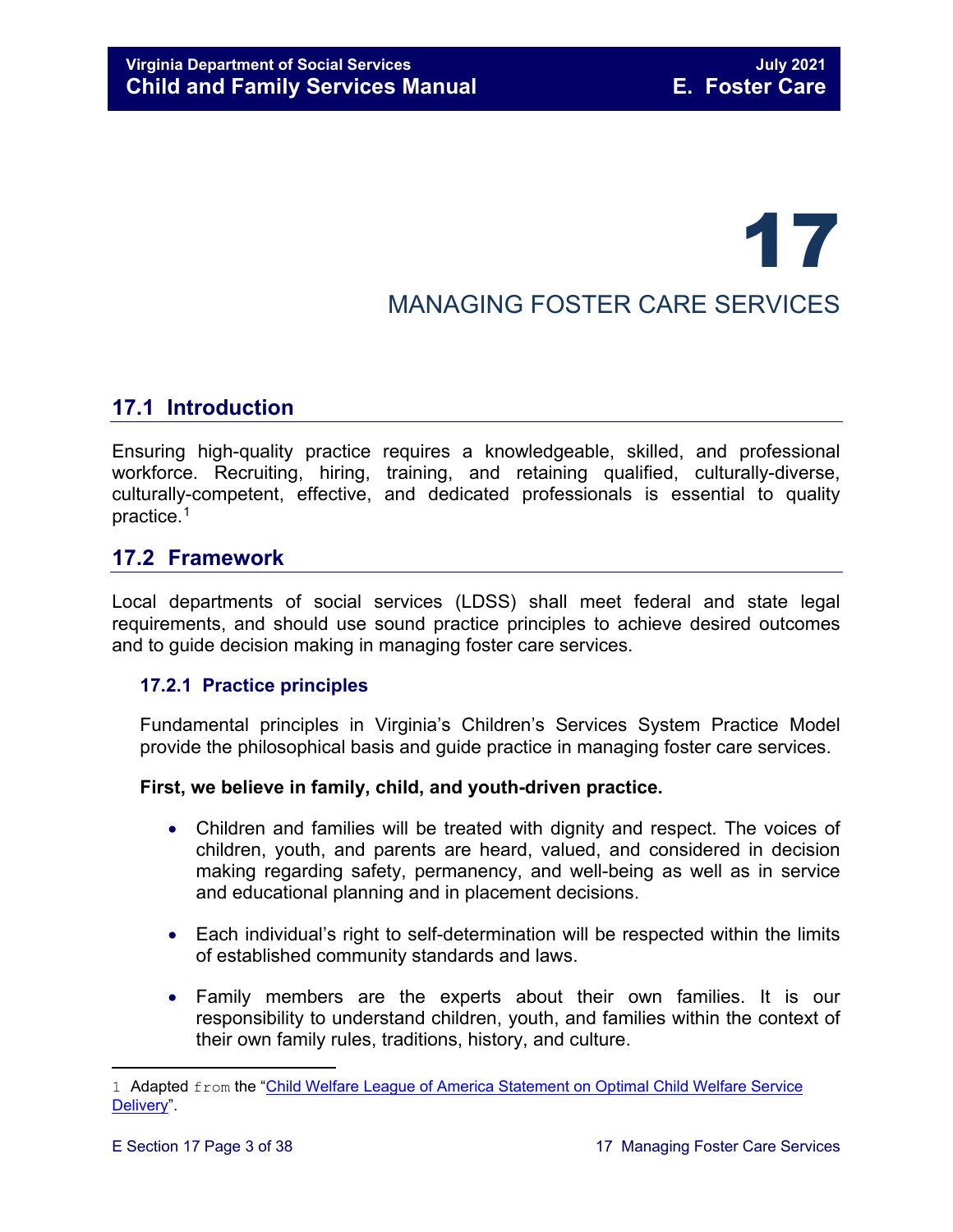- People can and do make positive changes. The past does not necessarily limit their potential.
- We engage families in a deliberate manner. Through collaboration with families, we develop and implement creative, individual solutions that build on their strengths to meet their needs. Engagement is the primary door through which we help youth and families make positive changes.

# **Second, we believe in partnering with others to support child and family success in a system that is family-focused, child-centered, and communitybased.**

- We are committed to aligning our system with what is best for children, youth, and families.
	- $\circ$  The practice model should quide all of the work that we do. In addition to practice alignment, infrastructure and resources should be aligned with the model. For example, training, policy, technical assistance, and other supports shall reinforce the model.
	- $\circ$  We take responsibility for open communication, accountability, and transparency at all levels of our system and across all agencies. We share success stories and best practices to promote learning within and across communities and share challenges and lessons learned to make better decisions.
- We are committed to working across agencies, stakeholder groups, and communities to improve outcomes for the children, youth, and families we serve.
	- oServices to families shall be delivered as part of a total system with cooperation, coordination, and collaboration occurring among families, service providers, and community stakeholders.
	- oAll stakeholders share responsibility for child safety, permanence, and well-being. As a system, we will identify and engage stakeholders and community members around our practice model to help children and families achieve success in life; safety; life in the community; family based placements; and lifelong family connections.
	- $\circ$  We will communicate clearly and often with stakeholders and community members. Our communication shall reinforce the belief that children and youth belong in family and community settings and that system resources shall be allocated in a manner consistent with that belief.

### **Third, we believe that how we do our work is as important as the work we do.**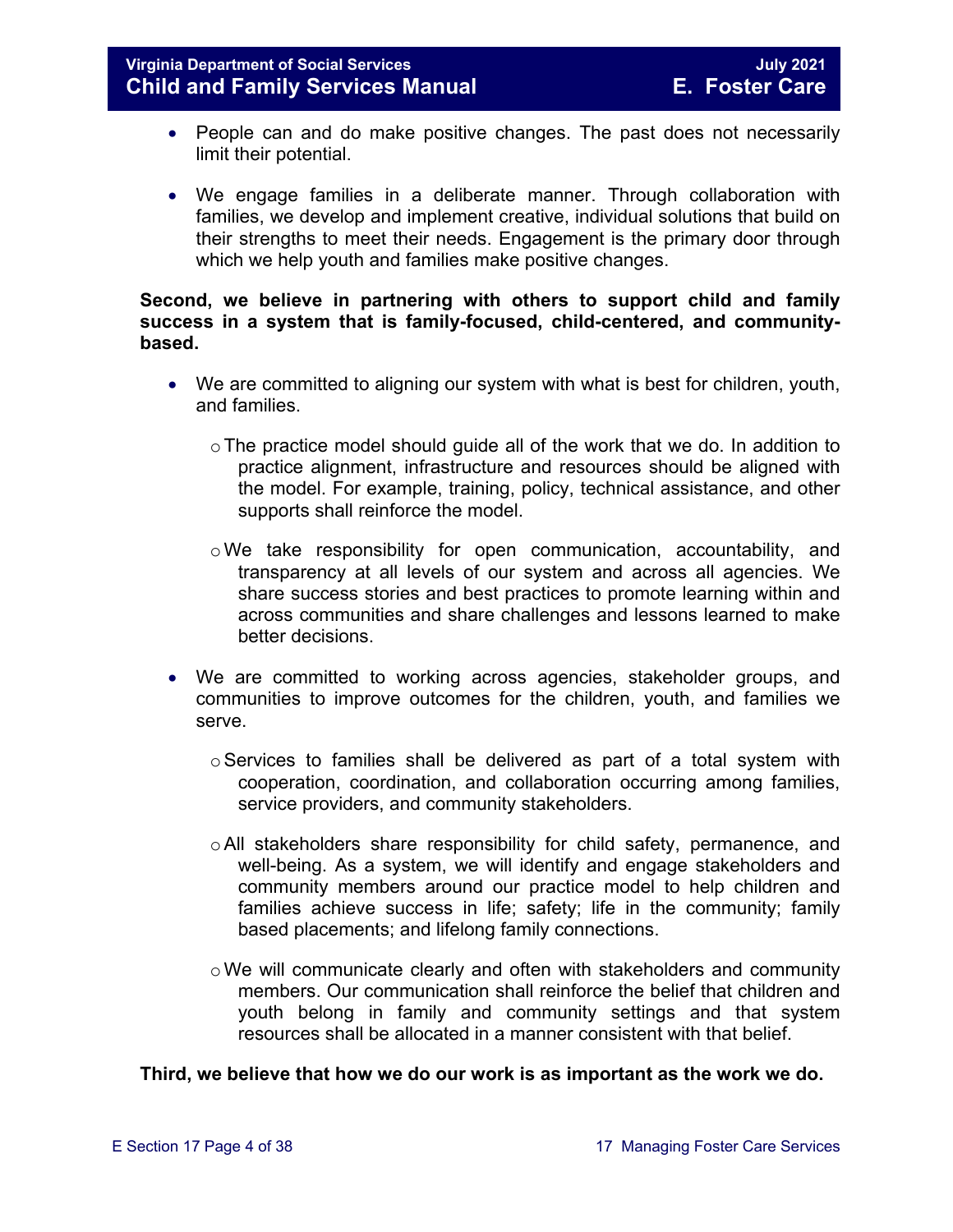- The people who do this work are our most important asset. Children and families deserve trained, skillful professionals to engage and assist them. We strive to build a workforce that works in alignment with our practice model. They are supported in this effort through open dialogue, clear policy, excellent training and supervision, formal and informal performance evaluation, and appropriate resource allocation.
- As with families, we look for strengths in our organization. We are responsible for creating and maintaining a supportive working and learning environment and for open, respectful communication, collaboration, and accountability at all levels.
- Our organizations are focused on providing high quality, timely, efficient, and effective services.
- Relationships and communication among staff, children, families, and community providers are conducted with genuineness, empathy, and respect.
- The practice of collecting and sharing data and information is a nonnegotiable part of how we continually learn and improve. We will use data to inform management, improve practice, measure effectiveness, and guide policy decisions. We shall strive to align our laws so that collaboration and sharing of data can be achieved to better support our children and families.
- As we work with children, families, and their teams, we clearly share with them our purpose, role, concerns, decisions, and responsibility.

# <span id="page-4-0"></span>**17.2.2 Outcomes**

Managing effective, quality, and timely services for children in foster care is essential to achieving outcomes required in the federal Child and Family Services Review. The outcomes and specific measures are listed below:

# **Permanency Outcome 1: Children have permanency and stability in their living situations.**

- Families have enhanced capacity to provide for their children's needs.
- More children in foster care achieve permanency.
- Children achieve permanency with shorter lengths of stay in foster care.
- Increased timeliness to permanency.
- Fewer children re-enter out-of-home care.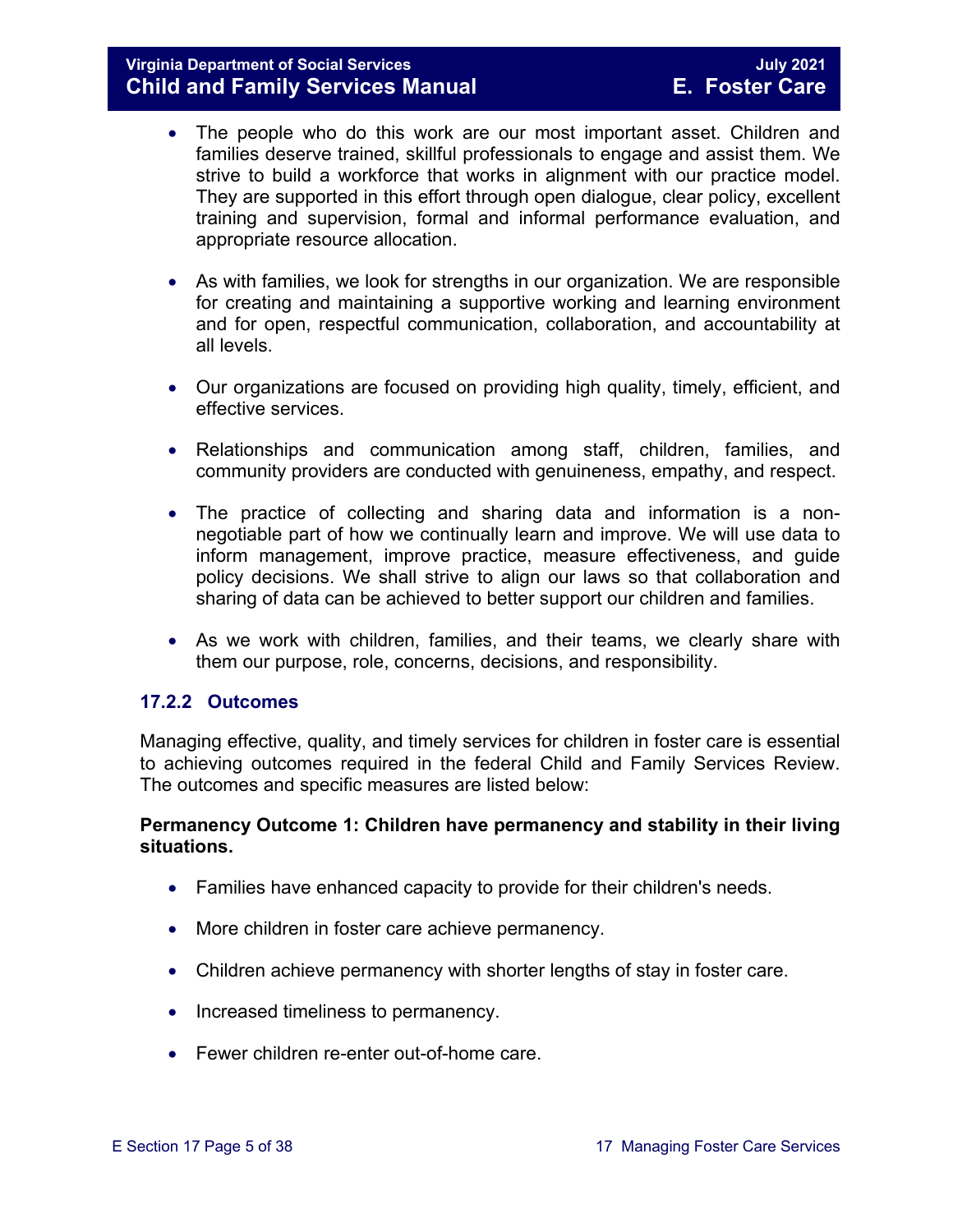**Permanency Outcome 2: The continuity of family relationships and connections is preserved for children.** 

- More children in foster care placed in close proximity to families and communities.
- More children in foster care placed with their siblings.
- Home studies are timely.
- Worker visits occur monthly.

# <span id="page-5-0"></span>**17.3 Required training**

The Code of Virginia §§ [63.2-913](https://law.lis.virginia.go/vacode/63.2-913/) and [63.2-1220.1](https://law.lis.virginia.go/vacode/63.2-1220.1/) requires the Virginia Department of Social Services (VDSS) to establish minimum training requirements and provide educational programs for foster care and adoption service workers and their supervisors, employed by local departments of social services (LDSS). As a result of the Children's Services Transformation that began in December of 2007, child welfare training in Virginia recommitted to a competency based system of training for service workers and supervisors. Having established Core (fundamental and essential) Competencies for both workers and supervisors the resulting required training reflects both Core competencies and critical training in guidance and law that is specific to the current practice issues. The result is that all child welfare staff are trained in the same Core Competencies.

The courses listed in the following sections are required for all LDSS foster care and adoption service workers and service supervisors hired after March 1, 2013.

In addition to the courses listed below, all foster care and adoption service supervisors hired after March 1, 2013 are required to attend the Family Services CORE Supervisor Training Series – SUP5701, SUP5702, SUP5703, SUP5704, *and SUP5705*. These courses are to be completed in the first two (2) years of employment as a supervisor.

For additional information on Department of Family Services training visit the [Division of](https://fusion.dss.virginia.gov/dfs/DFS-Home/Family-Services-Training)  [Family Services Training](https://fusion.dss.virginia.gov/dfs/DFS-Home/Family-Services-Training) website on Fusion.

### <span id="page-5-1"></span>**17.3.1 First three weeks requirement**

The training required for new foster care and adoption service workers and services supervisors during the first three (3) weeks of employment include the following online courses:

- CWSE1002 Exploring Child Welfare (4 modules, on-line course)
- CWSE5692 Recognizing and Reporting Child Abuse and Neglect Mandatory Reporter Training (on-line course)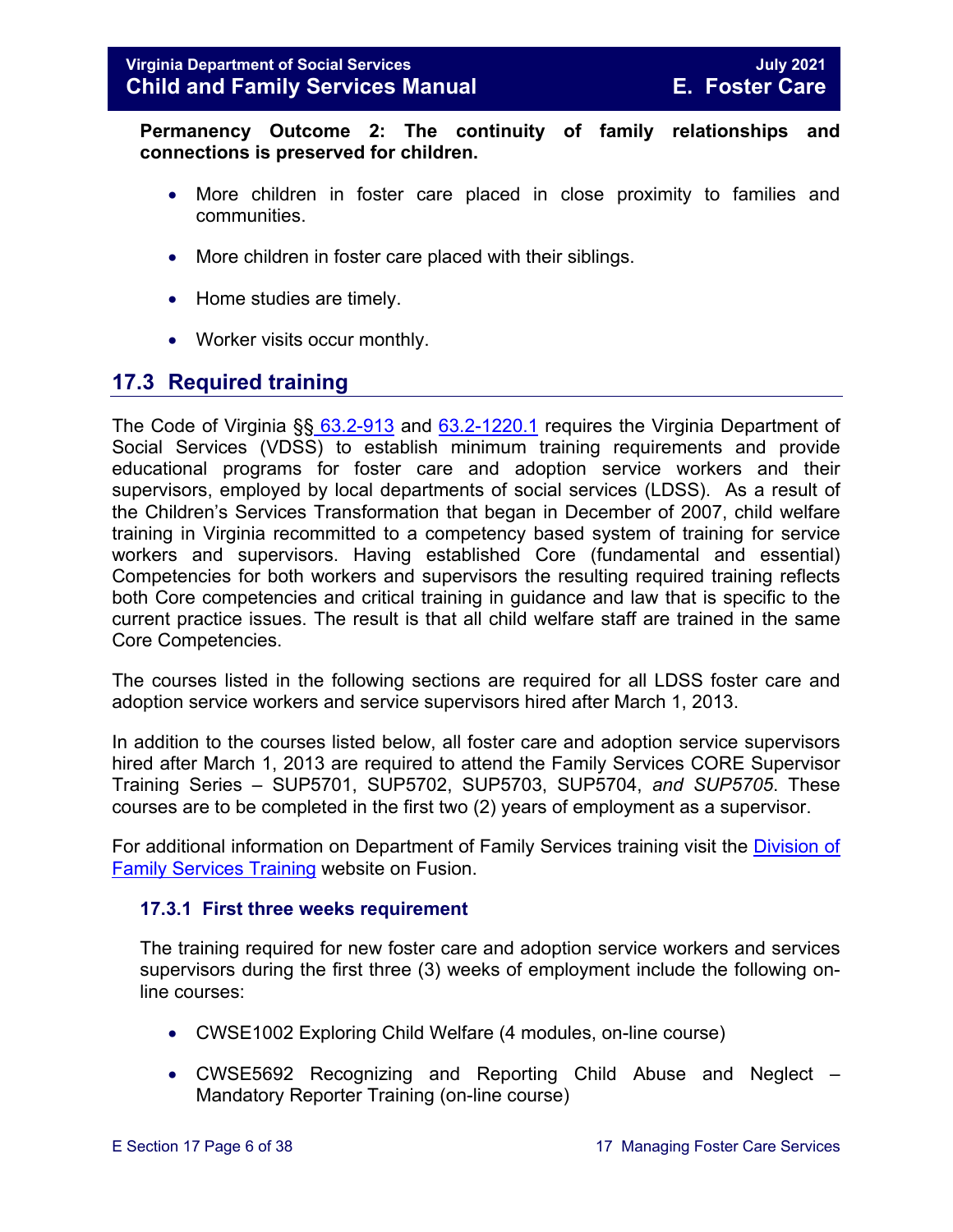• CWSE1500 Permanency Navigating the Child Welfare Automated System: OASIS (7 modules, on-line course)

These courses are prerequisites for most of the other required courses.

# <span id="page-6-0"></span>**17.3.2 First three months requirement**

The training required for new foster care and adoption service workers and services supervisors during the first three months of employment includes the following instructor led courses and require the worker to have completed the three previous courses:

- CWS3000 Foster Care New Worker Policy Training with OASIS
- CWS3010 Adoption New Worker Policy Training with OASIS
- CWS5011 Case Documentation

# <span id="page-6-1"></span>**17.3.3 First six months requirement**

The training required for new foster care and adoption service workers and services supervisors during the first six months of employment of employment includes:

- CWSE3030 Normalcy for Youth in Foster Care
- CWSE4050 Psychotropic Medications in the Child Welfare System
- *CWS3015: Adoption Assistance (required for adoption service workers)*

# <span id="page-6-2"></span>**17.3.4 First twelve months requirement**

The training required for new foster care and adoption service workers and supervisors during the first twelve months of employment includes the following instructor led courses:

- CWS1021 The Effects of Abuse and Neglect on Child and Adolescent Development.
- CWS1031 Separation and Loss in Human Services Practice.
- CWS1041 Legal Principles in Child Welfare Practice. (prerequisites: CWSEE1041, SCV Child Dependency Case Processing)
- CWS1061 Family Centered Assessment. (prerequisites: CWSE1002, CWSE5692, CWSE1500FC, CWS3000 or CWS3010)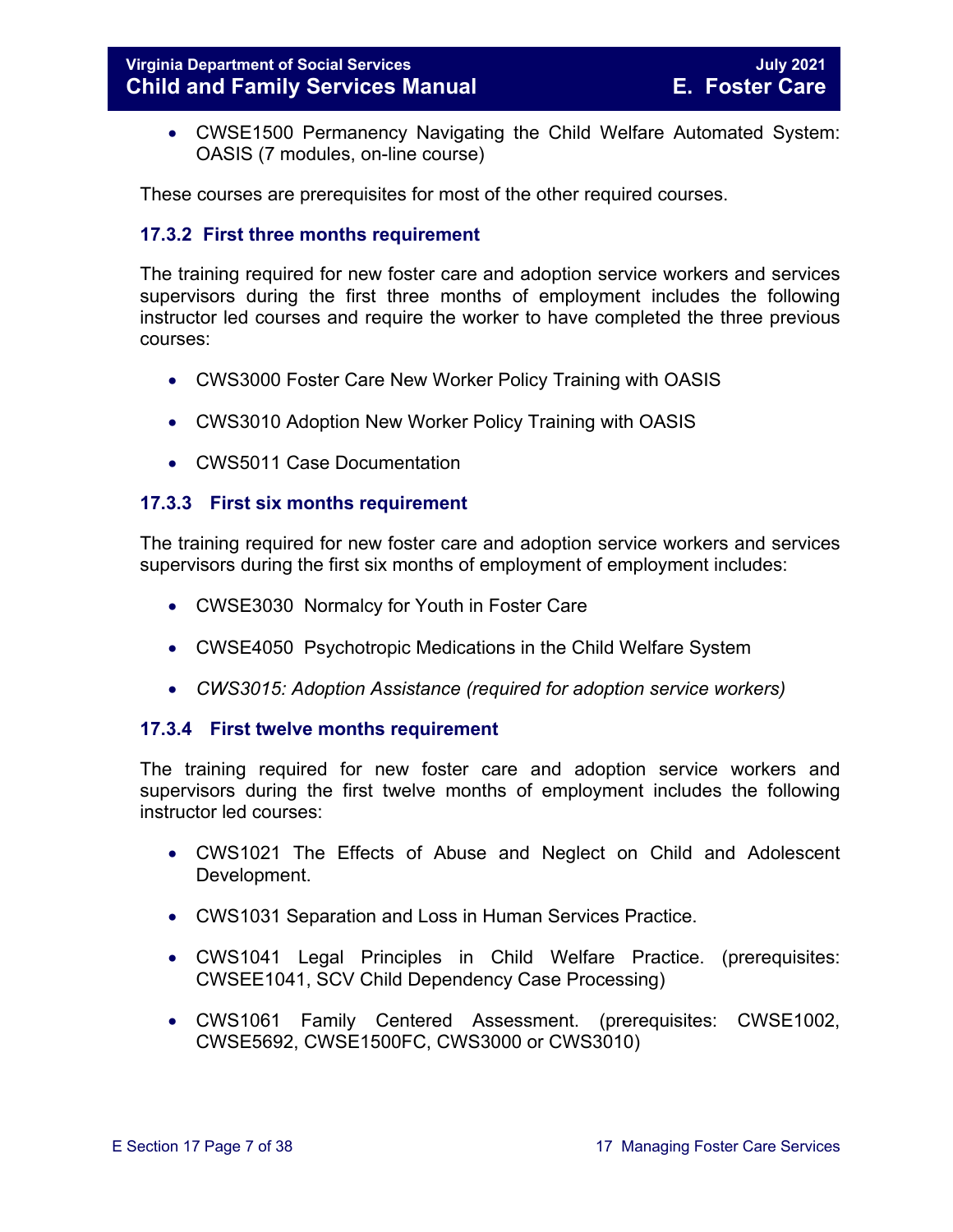- CWS1071 Family Centered Case Planning. (prerequisites: CWSE1002, CWSE5692, CWSE1500FC, CWS3000 or CWS3010)
- CWS1305 The Helping Interview. (prerequisite: CWS3000 or CWS3010)
- CWSE3041 Working with Children in Placement. (prerequisite: CWS3000)
- CWS4020 Engaging Families and Building Trust-Based Relationships. (prerequisite: CWS3000 or CWS3010)
- CWS3081 Promoting Family Reunification. (prerequisite: CWS3000 or CWS3010)
- CWS5307 Assessing Safety Risk and Protective Capacity. (prerequisite: CWS3000)
- CWS4015 Trauma-Informed Child Welfare Practice: Identification and Intervention (prerequisite: CWSE4015 Trauma-Informed Child Welfare Practice)

# <span id="page-7-0"></span>**17.3.4 First twenty four months requirement**

The training for new foster care and adoption service workers and supervisors during the first 24 months of employment include:

- CWS3021 Promoting Birth and Foster Parent Partnerships. (prerequisite: CWS3000)
- CWS3061 Permanency Planning for Teens-Creating Lifelong Connections. (prerequisite CWS3000 or CWS3010)
- CWS3071 Concurrent Permanency Planning. (prerequisite: CWS 3000 or CWS3010)
- CWS5305 Advanced Interviewing: Motivating Families for Change.
- DVS1001 Understanding Domestic Violence.
- DVS1031 Domestic Violence and Its Impact on Children.

### <span id="page-7-1"></span>**17.3.5 Ongoing annual training requirement**

All foster care and adoption service workers and supervisors are required to attend a minimum of 24 contact hours of continuing education/training each year. For those workers and supervisors hired on or after January 1, 2013, the first year of this requirement should begin no later than two (2) years from their date of hire, after the completion of their initial in-service training detailed above.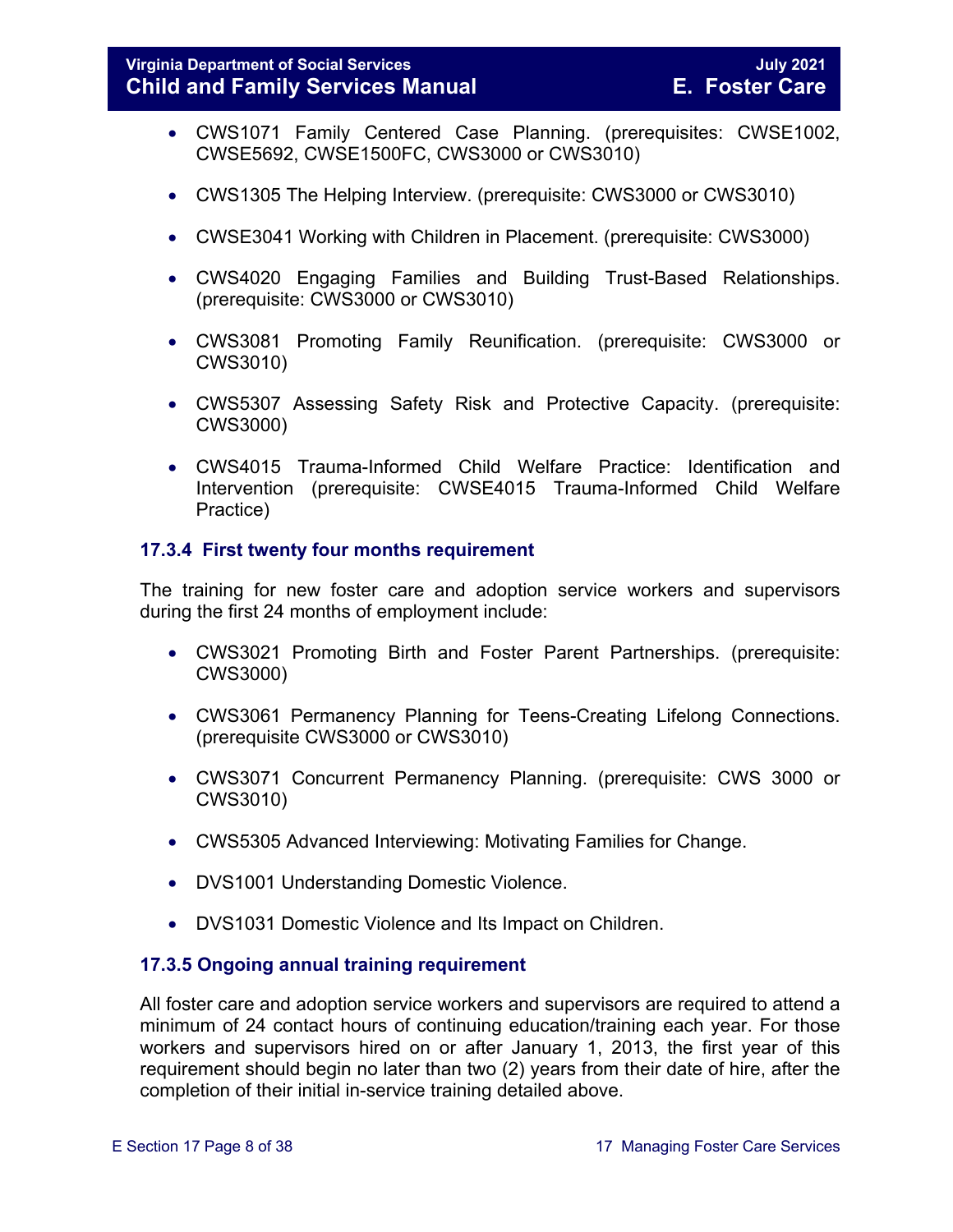Continuing education activities to be credited toward the 24 hours should be preapproved by the local department of social services supervisor or person managing the permanency program. Continuing education activities may include organized learning activities from accredited university or college academic courses, continuing education programs, workshops, seminars and conferences.

Documentation of continuing education activities is the responsibility of the local department of social services. VDSS recommends that the timeframe for the annual 24 hours of continuing education be within each calendar year. However, it is at the discretion of the LDSS to determine this time frame as long as it is consistent throughout all child welfare divisions in an agency.

# <span id="page-8-0"></span>**17.3.6 LDSS shall ensure worker compliance**

It is the responsibility of the LDSS to ensure that staff performing foster care/adoption duties within their agency have met the minimum standards. The Permanency supervisor or the person managing the Permanency program at the local level shall maintain training documentation in the worker's personnel record. The supervisor shall assure that the workers who report to them complete the required training within the given timeframes.

# <span id="page-8-1"></span>**17.4 Managing by data**

In an effort to use data to inform management, improve practice, measure effectiveness, and guide policy decisions, the Division of Family Services has several available data tools. Information about how to access and use each data tool is detailed below. Data tools and additional information about each tool can also be found on the [Reporting and Analysis page](https://fusion.dss.virginia.gov/dfs/DFS-Home/FAMILY-SERVICES-REPORTING) on the DSS internal website.

- **SafeMeasures**. SafeMeasures compiles and analyzes information extracted directly from OASIS and presents it in a series of reports. These reports help assess whether federal, state, and local requirements are being met, track agency, unit, and worker performance over time, and monitor workload. SafeMeasures is updated twice a week, on Monday and Wednesday, allowing workers access to current caseload data. SafeMeasures also has drill-down capability on each measure which allows supervisors and caseworkers to look at a process outcome measure and see exactly which cases are on track according to that measure. Tutorials and manuals for SafeMeasures can be found on the [Fusion](http://spark.dss.virginia.gov/divisions/dfs/reporting/index.cgi) webpage and in the documentation section of SafeMeasures itself. [SafeMeasures](https://app.safemeasures.org/vadss) can be accessed directly on the SafeMeasures website.
- **Virginia Child Welfare Outcome Reports (VCWOR**). The [VCWOR](https://fusion.dss.virginia.gov/dfs/DFS-Home/FAMILY-SERVICES-REPORTING) is an Access database available for download on the DSS Fusion website. Foster care measures include Adoption and Foster Care Analysis Reports (AFCARS) data such as goal, placement, entry, and exit. In addition, raw data files for rolling fiscal years are available for download. The VCWOR also contains the Children's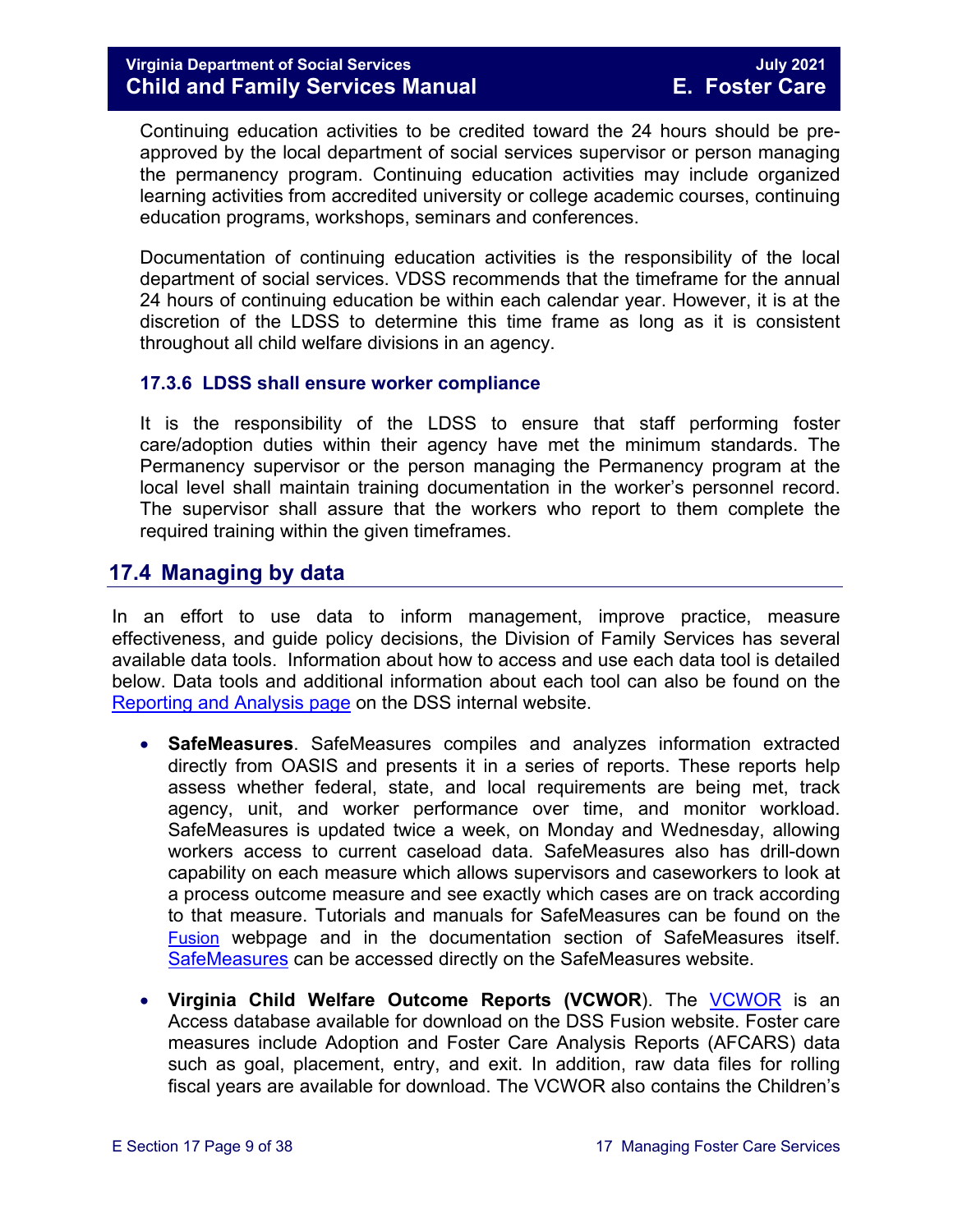Services System Transformation Outcome reports that are updated on a monthly basis. Finally, like SafeMeasures, the foster care data available through the VCWOR allows for drill-down capability in order to monitor the children behind the numbers.

- **Chapin Hall Multistate Foster Care Data Archive**. The Multistate Foster Care Data Archive organizes Virginia's administrative data into a robust and flexible longitudinal database. A web tool provides access to data used for the generation of a variety of individual or aggregated reports. Virginia, along with 17 other states, is a member of the Archive, which further allows for reports to be run comparing Virginia with other states. By using this longitudinal research tool, states can better understand the foster care placement outcomes including time to reunification, time to adoption, placement stability, and reentry. This website can be accessed from the [Reporting and Analysis page](https://fusion.dss.virginia.gov/dfs/DFS-Home/FAMILY-SERVICES-REPORTING) or directly on the [Multistate Foster Care Data Archive](https://fcda.chapinhall.org/) website.
- LDSS staff should email the Program Manager of the VDSS Outcome Based Reporting and Analysis Unit for access to and questions regarding these tools.

# <span id="page-9-0"></span>**17.5 Role of service worker in managing services**

The service worker plays a central and essential role in managing foster care services. The service worker ensures that the process of providing services:

- Respects the family's culture, traditions, and language.
- Is designed to achieve permanency for the child.
- Meets federal, state, and local requirements, including but not limited foster care plans, case reviews, hearings, purchasing, and documentation.
- Continually identifies, seeks out, reassesses, reconnects, and engages maternal, paternal, and extended family members and other individuals who are significant in the child's life.
- Uses a wraparound process, including:
	- $\circ$  Addressing the unique needs and issues of the child and family through:
		- Building on the strengths and resources of extended family members, significant individuals, natural supports, and providers.
- Involves coordinating services and supports across significant individuals, natural supports, and providers.
- Uses data to support decision making and improve quality of practice.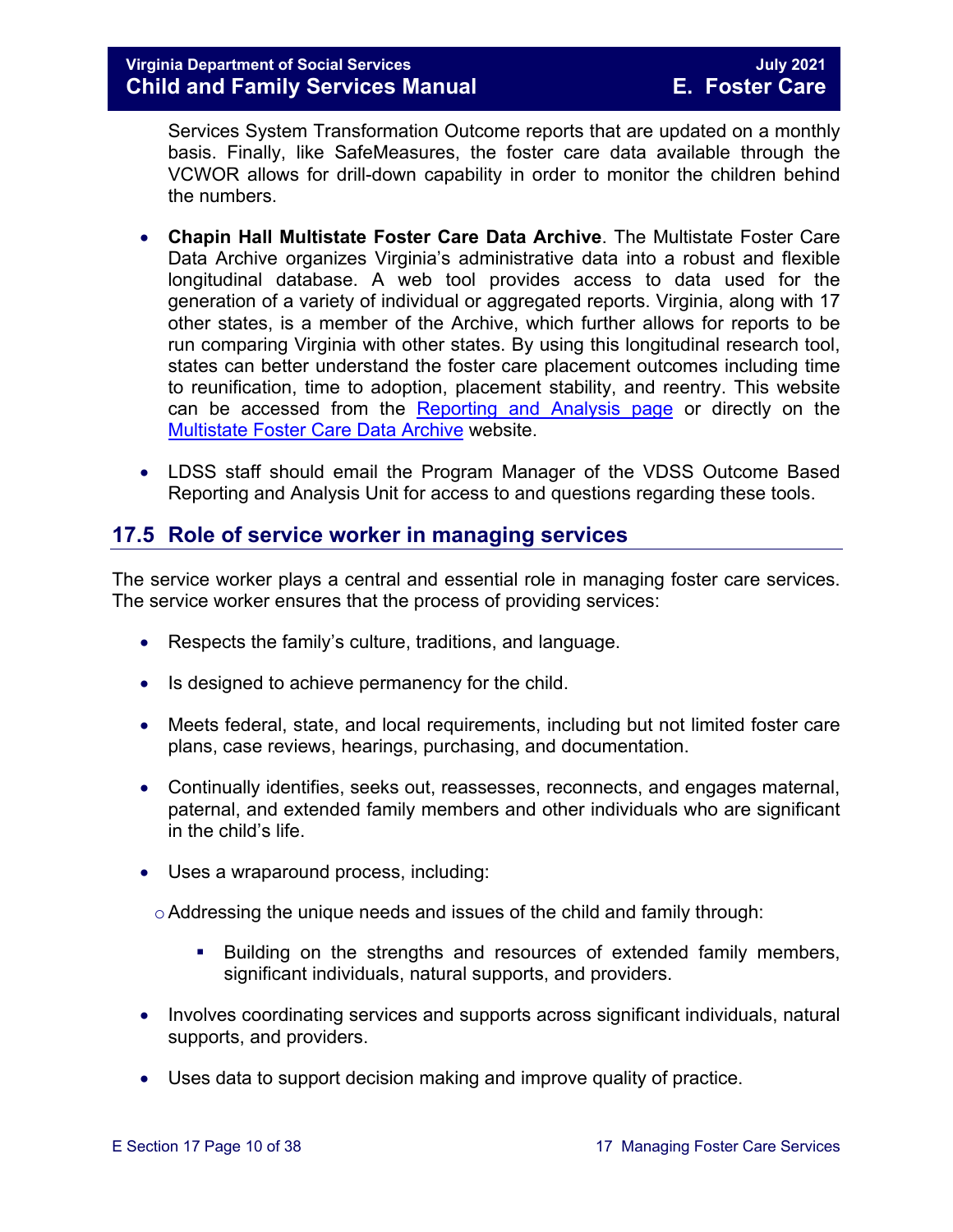- Involves consistent and regular communication with providers of direct services with the child and family to ensure consistent messages are being provided to the child, family, and providers.
- Is assessed regularly through frequent contacts with the child, family members, and service providers.
- Is flexible and responsive to meeting the changing needs, circumstances, and opportunities of the child, birth parents, and family members through eliminating, adjusting, and/or adding new services and supports as needed.
- Supports and builds the confidence of the child and family in their new or strengthened skills and resources.

# <span id="page-10-0"></span>**17.6 Caseload Standard**

Virginia's General Assembly passed legislation in 2019 (§ [63.2-913.1\)](https://law.lis.virginia.gov/vacode/title63.2/chapter9/section63.2-913.1/) requiring VDSS to establish a caseload standard limiting the number of foster care cases that can be assigned to each service worker. The caseload standard must be reviewed and updated annually on the basis of time and work necessary to effectively manage each foster care case.

Caseload size has a significant impact on achieving permanency. Not only do unmanageable caseloads impact the foster care cases directly, they also have significant secondary effects on worker retention and well-being.

The current caseload standard is 15 foster care cases maximum per foster care service worker. Each child in foster care is considered an individual foster care case.

# <span id="page-10-1"></span>**17.7 Reasonable efforts by LDSS**

Reasonable efforts shall consistently be made to achieve permanency for the child as quickly as possible. Services shall be provided to the child and all involved parties (e.g., birth parents, relatives, foster/adoptive parents, siblings, etc.) beginning at the initial contact with the child and family. When the goal is reunification, services to the birth parent or caretaker that begin prior to or at removal will ensure that the parent or caretaker has adequate time to remedy the conditions that brought the child into care.

Service workers shall document in the case file that reasonable efforts (e.g., assessment, service planning, and service provision) were made to prevent or eliminate the need to remove a child from his or her home and to reunify the family when temporary placement of the child occurs. Documented efforts shall include a diligent relative search and decisions made during Family Partnership Meetings (FPM) if such meetings were held (see [Section 2\)](https://fusion.dss.virginia.gov/Portals/%5bdfs%5d/Files/DFS%20Manuals/Foster%20Care%20Manuals/Foster%20Care%20Manual%2007-2020/Final%20Foster%20Care%20Manual%2007-2020/section_2_engaging_the_child_family_and_significant_adults.pdf).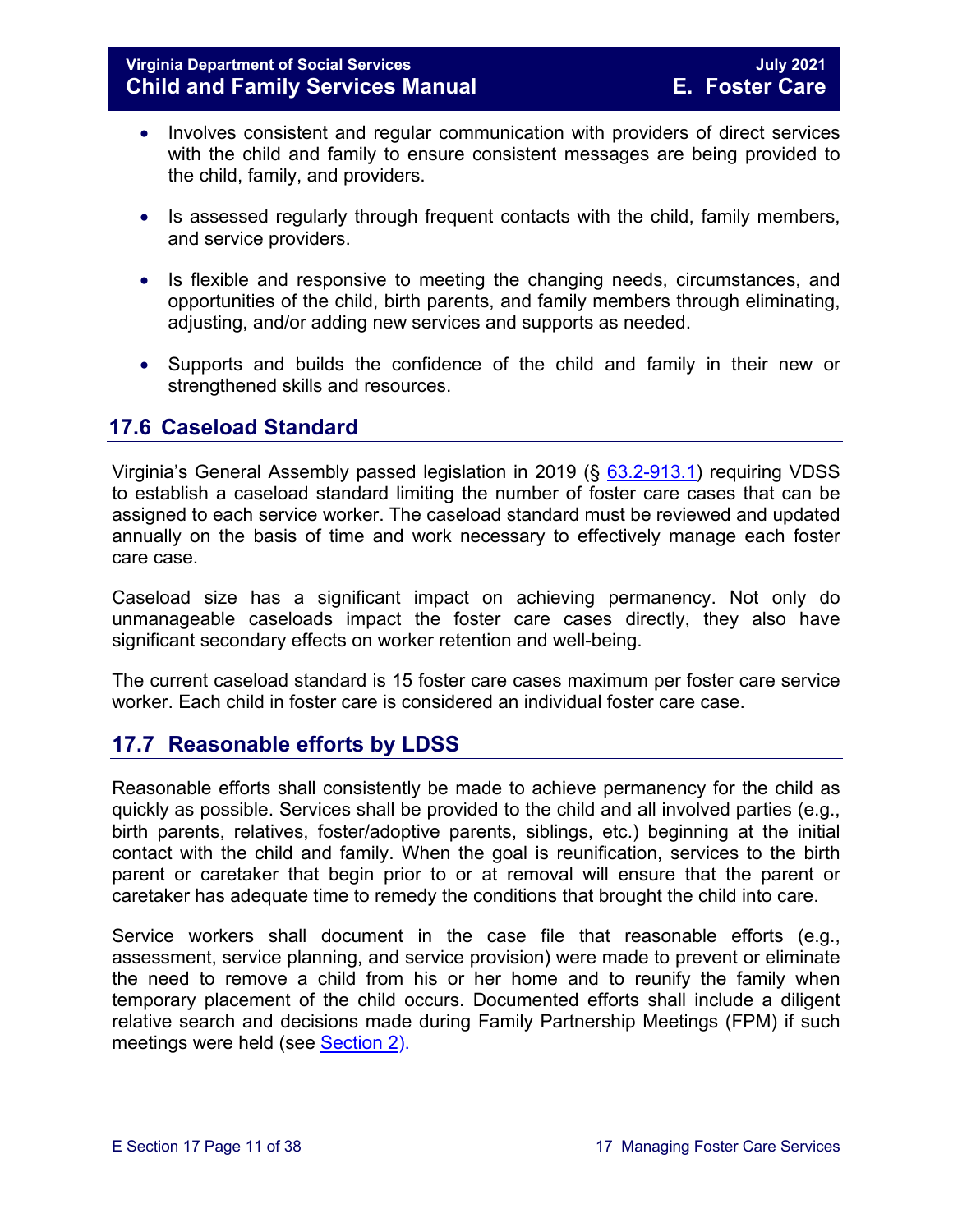# **Virginia Department of Social Services July 2021 Child and Family Services Manual E. Foster Care**

Once the decision is made that a child shall be placed outside the home, the service worker should begin planning for permanency and recommend the most appropriate placement resource that builds upon the strengths and addresses the needs of the child (see [Section 6\).](https://fusion.dss.virginia.gov/Portals/%5bdfs%5d/Files/DFS%20Manuals/Foster%20Care%20Manuals/Foster%20Care%20Manual%2007-2020/Final%20Foster%20Care%20Manual%2007-2020/section_6_placement_to_achieve_permanency.pdf) Children placed with relatives or other appropriate caregivers should receive counseling and other specified supports to minimize the trauma of separation from their family.

All reasonable steps shall be taken to place siblings together (see Section 6.4). When the child is separated from siblings, the service worker shall provide for frequent and regular visits and communication between siblings (see Section 6.4.5). Other family members and significant individuals to the child should be encouraged to connect and maintain involvement with the child, consistent with the child's safety, best interests, and personal desires (see [Section](https://fusion.dss.virginia.gov/Portals/%5bdfs%5d/Files/DFS%20Manuals/Foster%20Care%20Manuals/Foster%20Care%20Manual%2007-2020/Final%20Foster%20Care%20Manual%2007-2020/section_2_engaging_the_child_family_and_significant_adults.pdf#page=13) 2.6).

The child and family should be encouraged and supported in participating in a comprehensive assessment of their strengths and needs, including educational, developmental, health, dental, and mental/behavioral health assessments of the child (see [Section 5\)](https://fusion.dss.virginia.gov/Portals/%5bdfs%5d/Files/DFS%20Manuals/Foster%20Care%20Manuals/Foster%20Care%20Manual%2007-2020/Final%20Foster%20Care%20Manual%2007-2020/section_5_conducting_child_and_family_assessment.pdf). The complement of services and supports required to achieve the child's permanency goal and to meet the unique needs of the child and family should be provided in a timely manner, based on their assessed needs and their individually tailored service plan. Children in placement who exhibit behavior or mental health conditions should receive appropriate therapeutic services to ameliorate those conditions, helping the child to be able to function at the highest possible level.

Managing foster care services involves more than identifying and managing the array of services and providers. It also involves critical services to assist and support the family through the changes that service intervention requires. Early efforts to provide coordinated services among courts and public and private child welfare professionals will facilitate improved outcomes.

# <span id="page-11-0"></span>**17.7.1 Monthly supervisory conference**

Supervisory conferences provide the service worker with the benefit of an additional perspective on all aspects of a foster care case. Supervisory conferences may be held more frequently than monthly based on the skill of the service worker and the dynamics of the case. Supervision consists of two parts: task supervision where the goal is completing critical elements of the case, and solution-focused supervision which uses coaching to improve skills in specific areas of practice. The coaching conversation using the [Practice Profiles](https://fusion.dss.virginia.gov/Portals/%5Bdfs%5D/Files/Children%27s%20Services%20Practice%20Model/Practice%20Profiles%20%26%20Coaching/VDSSFamServ_Practice_ProfilesV12016.pdf) can be integrated into any supervision session. Use either the [Critical Activities Wheel](https://fusion.dss.virginia.gov/Portals/%5Bdfs%5D/Files/Children%27s%20Services%20Practice%20Model/Practice%20Profiles%20%26%20Coaching/Critical_Activities_Wheel.pdf) or the [Practice Profiles Self-](https://fusion.dss.virginia.gov/Portals/%5Bdfs%5D/Files/Children%27s%20Services%20Practice%20Model/Practice%20Profiles%20%26%20Coaching/Practice_Profiles_Self-Assessmentv2.pdf)[Assessment](https://fusion.dss.virginia.gov/Portals/%5Bdfs%5D/Files/Children%27s%20Services%20Practice%20Model/Practice%20Profiles%20%26%20Coaching/Practice_Profiles_Self-Assessmentv2.pdf) to partner with the service worker to identify specific sub-skills in the Practice Profiles. The Supervisor uses the Practice Profiles to balance the quality of case practice with requirements in guidance. Supervisory conferences shall be documented under the "Contacts" section of OASIS. The purpose of the supervisory conference is to discuss:

• The parent's progress on the service plan.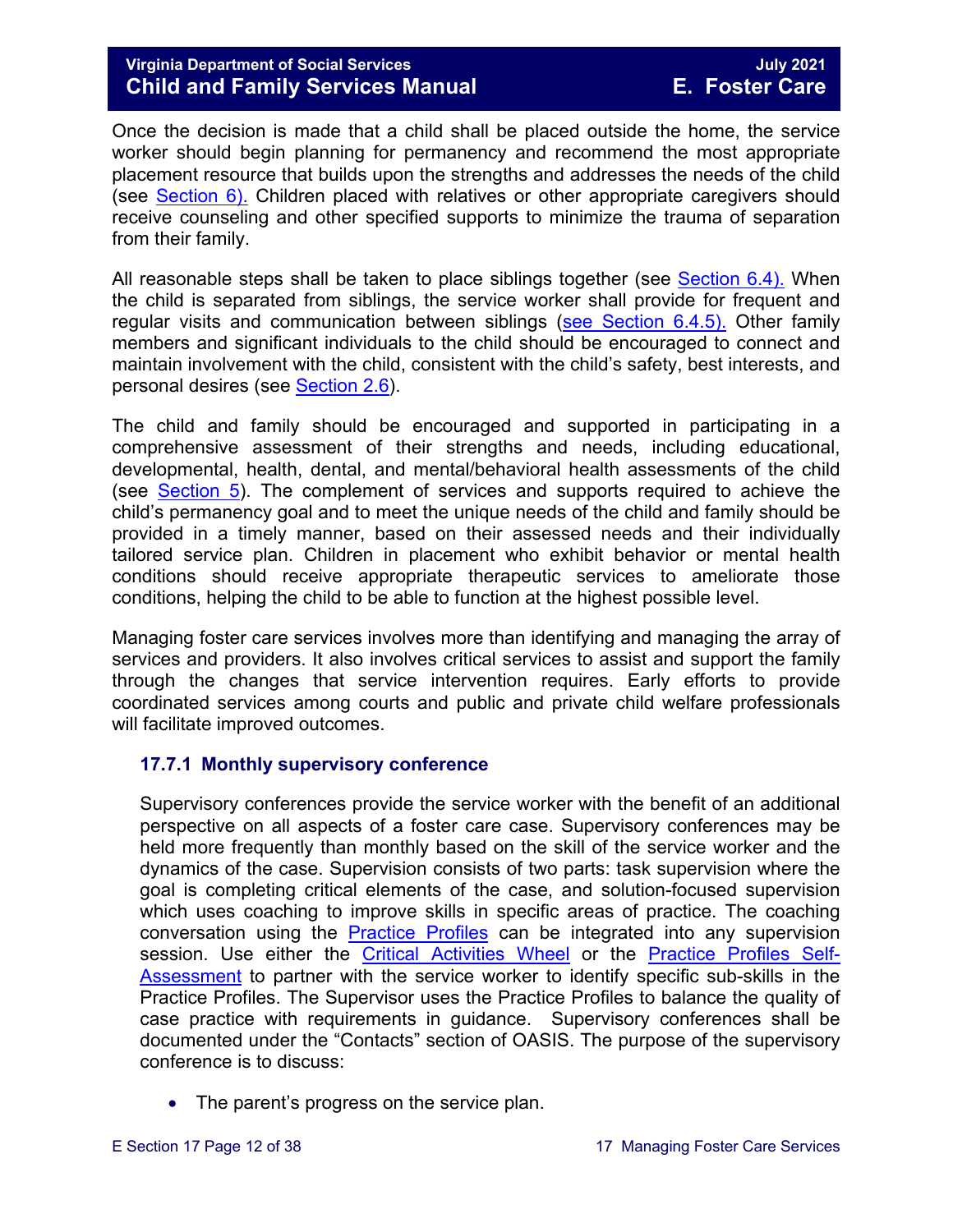- Dynamics including, but not limited to:
	- oAny clinical issues.
	- oThe child's well-being in placement.
	- oAdditional services needed by all individuals involved in the case.
	- o Changes to the service plan.
	- oPlans for achieving the permanency goal.
- Updates to the assessment regarding the family and the foster care. The family's potential for reunification.
- Whether services that have been provided by the LDSS are appropriate for supporting improvement or progress.

Critical decisions are made in consultation with the supervisor and should consider opinions and recommendations from the child, family, relatives, professionals, or others involved with the family. Decisions are to be documented in OASIS.

Although all decisions affecting children and families are important and should be discussed in supervision, the following decisions are identified as the most critical ones affecting children and families:

- Whether reunification remains a viable goal;
- The status of finding and involving any relatives in the plan for the child and family;
- When to begin trial visits;
- Whether to decrease or increase the frequency or the duration of parent and/or sibling visits with the child and whether the visits will be supervised;
- Whether to change a child's placement;
- Whether parental rights will be terminated and an alternate permanent home sought;
- Whether children will be placed apart from siblings who are also placed in substitute care; or
- Whether to petition the court to terminate LDSS custody.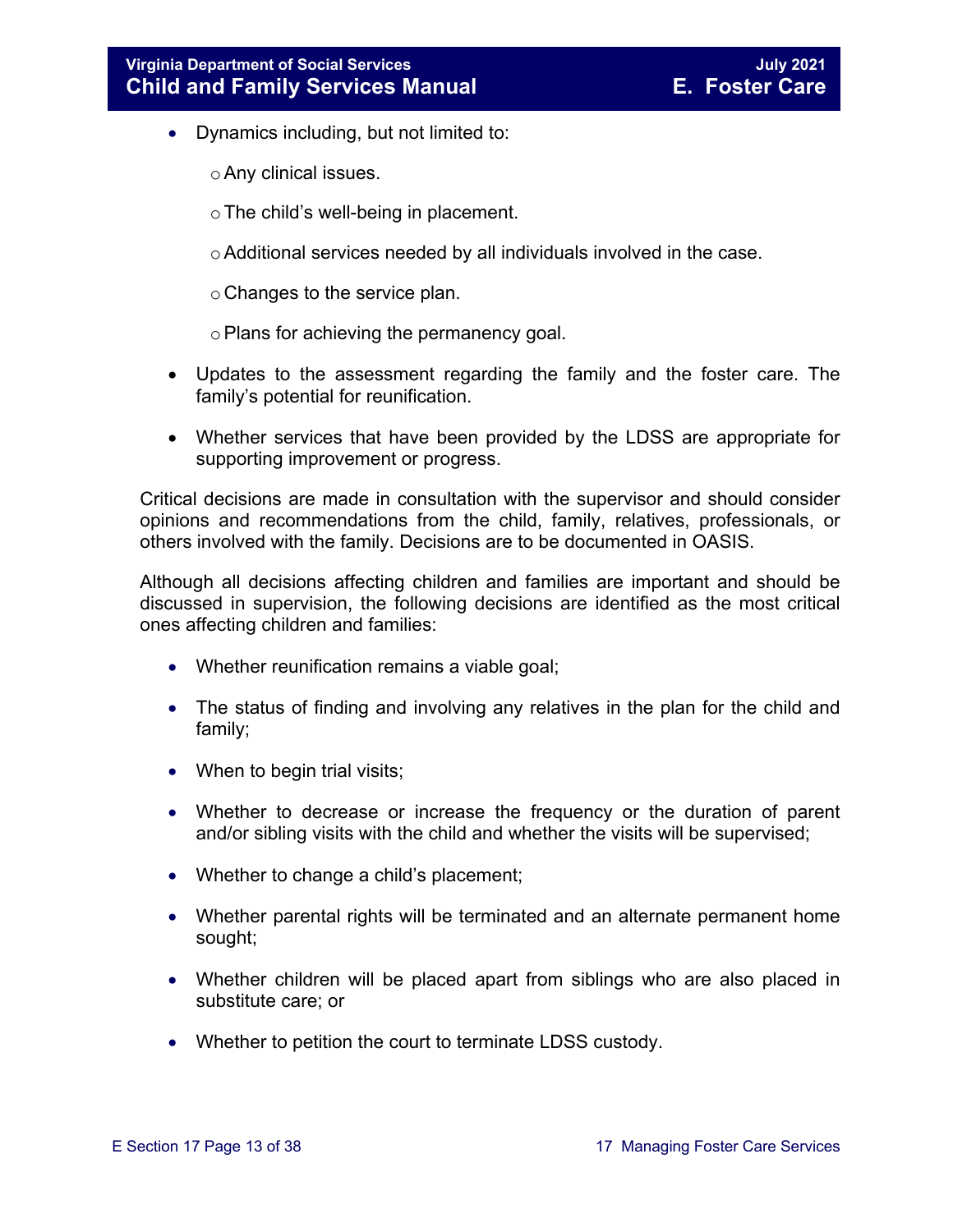# <span id="page-13-0"></span>**17.8 Ongoing visits with child**

# <span id="page-13-1"></span>**17.8.1 Purpose of visits**

Caseworker visits shall be well-planned and focused on issues pertinent and meaningful to case planning.

The focus of caseworker visits should be on the child's safety, well-being, and progress to permanency. Key elements to consider in the meaningfulness of such visits include:

- The stated purpose and function of the visit with goals and areas of exploration determined in advance of the visit.
- The child's age and developmental level and the best manner in which to communicate with the child.
- Who, in addition to the child, can provide information about the child and service plan goals and outcomes.
- The safety of the child's environment.
- Adequate time to discuss the child's, provider's, and family's case plan and the completion of actions necessary to support children and families in achieving the goals established in their plans. This includes a discussion of the performance by the LDSS in following through on assigned responsibilities.
- Examining changes in the child's, provider's, and family's circumstances on an ongoing basis.

See Home Visit [Guidance Tool](https://fusion.dss.virginia.gov/Portals/%5Bdfs%5D/Files/Foster%20Care/Job%20Aids%20%26%20Resources/Monthly%20Worker%20Visit%20Checklist.pdf) on the forms page in Fusion.

### <span id="page-13-2"></span>**17.8.2 Approved caseworkers**

All children in foster care shall have a monthly face-to-face contact with an approved caseworker. The following individuals are considered approved caseworkers for the purpose of these contacts:

- The primary LDSS service worker.
- Other service workers (e.g., the supervisor, chief of services, LDSS director when appropriate) who attend case planning staffings for the child on an ongoing basis and are known by the child either through attendance at service planning meetings, family team meetings, or through other meetings, court, or administrative hearings or conferences.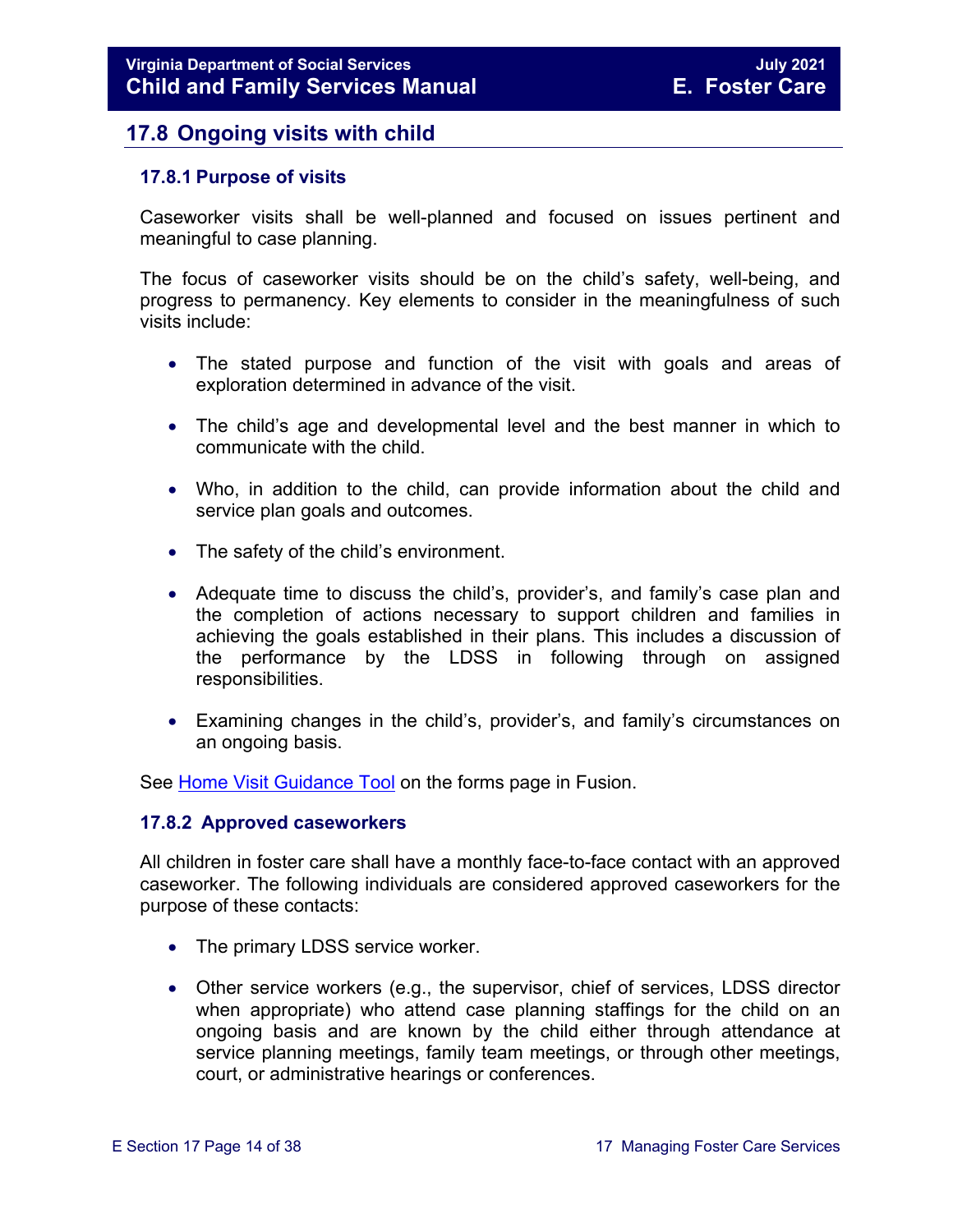- Case aides, volunteers, and Bachelor or Master's level student interns as long as they meet the criteria in the preceding bullet and are specifically assigned to provide ongoing assistance in a particular case.
- Children's Services Act (CSA) Coordinators may be considered caseworkers for the purpose of conducting face-to-face contacts.
- The workers in the agency in the receiving state authorized by the Interstate Compact to provide supervision for a child placed outside Virginia with relatives, in a foster home, or an adoptive home.

# <span id="page-14-0"></span>**17.8.3 Individuals not approved as caseworkers**

The following individuals may NOT be considered caseworkers for the purpose of conducting face-to-face contacts:

- Service workers who do not have the level of familiarity with the child and his plan for permanency as described above.
- Individuals (e.g., case aides, volunteers, student interns) providing general assistance (e.g., transporting clients, data entry, helping parents in job searches, assisting in preparing case materials for referral).
- Licensed Child Placing Agency or children's residential services staff.
- Court-Appointed Special Advocates.
- Other Family Assessment and Planning Team members.

# <span id="page-14-1"></span>**17.8.4 Frequency of visits**

# **17.8.4.1 In-state visits with child under age 18 and young adults over 18 in the Fostering Futures Program**

A caseworker shall have a monthly face-to-face visit with the child, including those youth in independent living arrangements, in the child's home or placement if the youth is under age 18. A caseworker shall also have a monthly face-to-face visit with the young adult who is over the age of 18 and in the Fostering Futures Program. When courtesy supervision is provided by another agency, that agency is responsible for the face-to-face visits.

# **17.8.4.2 Visits and contacts with youth 18-21 who turned 18 prior to July 1, 2016**

If the youth is age 18 and over, there shall be face-to-face visits between the youth and the LDSS caseworker preferably monthly but at least quarterly. At least once every three months the visit shall be in the residence of the child.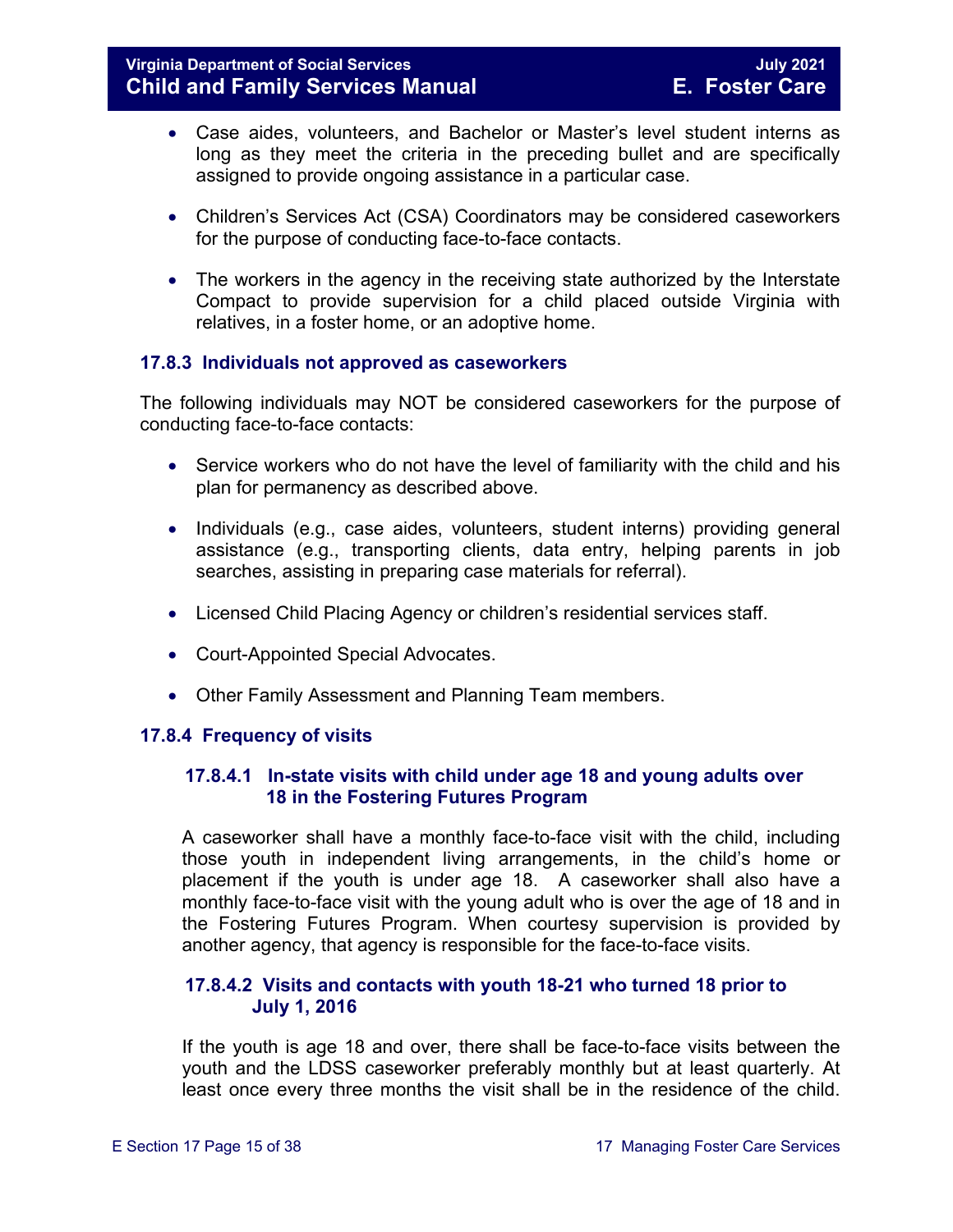The needs of the youth should determine the frequency of visits beyond the minimum requirements.

Some type of contact with the youth age 18 and over, such as a phone call or email, shall be made on a monthly basis.

# **17.8.4.3 Out-of-state visits**

A caseworker shall have a face-to-face visit with the child in an out-of-state placement at least monthly where more than half of the visits occur in the child's place of residence.

Ongoing visits with a child placed outside Virginia with relatives, in a foster home, or an adoptive home will be made by the agency in the receiving state authorized by the Interstate Compact to provide supervision. Additional information regarding the placement of children outside Virginia is included in Sections 6.16.5 and 6.17.3.

Caseworker visits for children placed out-of-state must begin when the child is placed pursuant to the approval of the placement by the ICPC office in the receiving state. It is the responsibility of the sending state to provide the receiving state with the Form 100B, documenting the date of the child's placement with the approved resource. Supervision shall be initiated promptly upon the receiving state agency's receipt of the 100B. However, in accordance with **ICPC** Regulation NO. 11, the receiving state can and should begin supervision **prior to** the receipt of the 100B if the receiving state has been informed by other means that the child has been placed.

ICPC does not apply to young adults over the age of 18. Please see [section 14](https://fusion.dss.virginia.gov/Portals/%5bdfs%5d/Files/DFS%20Manuals/Foster%20Care%20Manuals/Foster%20Care%20Manual%2007-2020/Final%20Foster%20Care%20Manual%2007-2020/Section_14_Fostering_Futures.pdf) for information regarding visitation with Fostering Futures participants who live out of state.

See ICPC policy governing supervision of youth in out-of-state placements (Vol. [VII, Section III, Chapter E\)](https://fusion.dss.virginia.gov/Portals/%5Bdfs%5D/Files/ICPC%20and%20ICAMA/procedures.pdf).

### <span id="page-15-0"></span>**17.8.5 Criteria constituting a monthly face-to-face contact**

Monthly face-to-face contacts shall:

• Occur within each and every calendar month. If a child is seen twice in one calendar month (e.g., July 1 and July 31), but not in another calendar month (e.g., August), the child is not considered to have been seen each and every calendar month. As a result, the child remains in the overall count of children who should be visited but since he was not seen each and every calendar month, all face-to-face contacts made with this child are omitted from the overall state percentage of visits.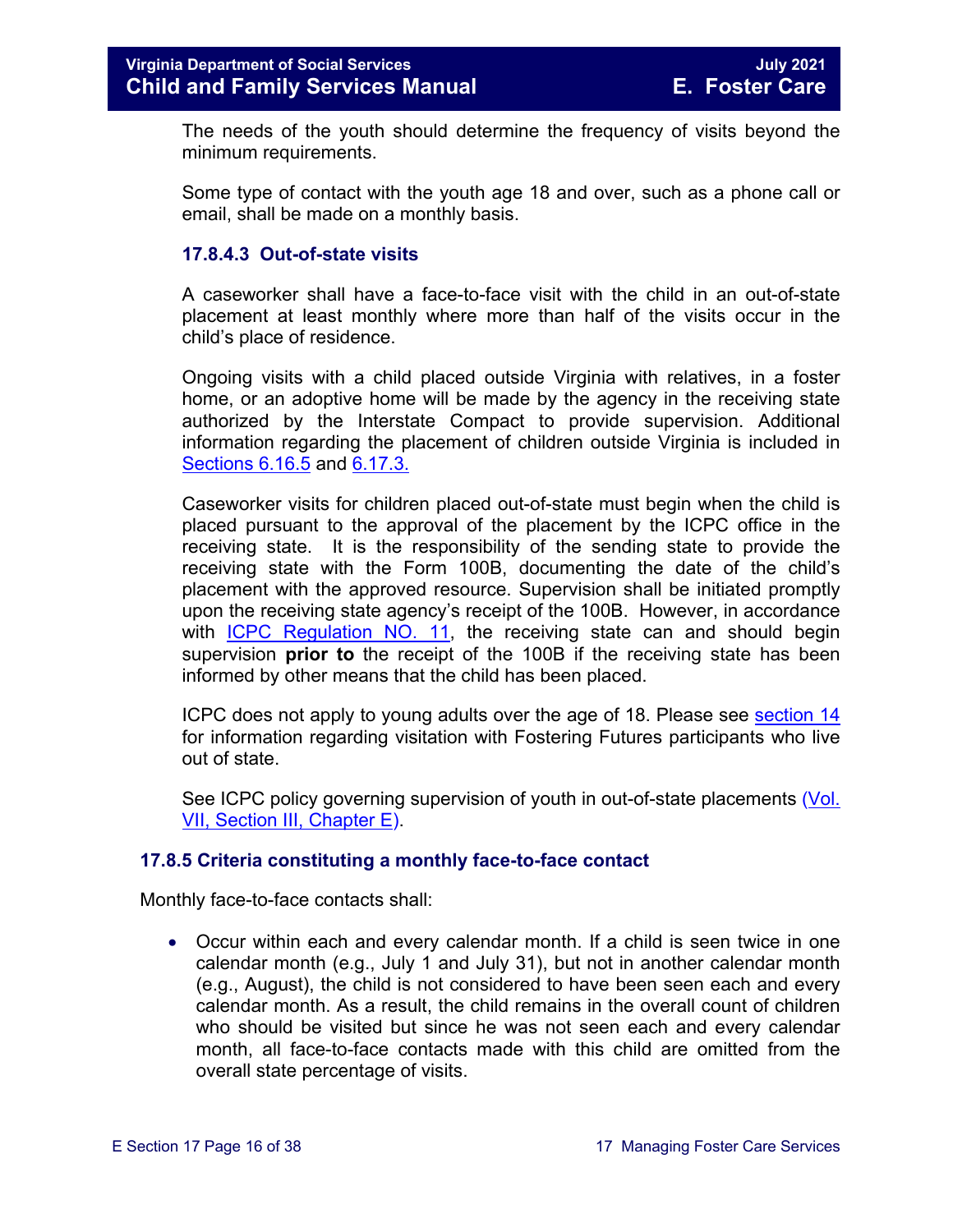- Be face-to-face. Only contacts made where the caseworker actually sees the child in person may be counted and visits shall be well-planned, focused, and meaningful.
- Occur in the child's place of residence more than 50 percent of the time. "Place of residence" means where the child is placed or is living and includes:
	- o Foster homes.
	- o Group homes.
	- o Residential facilities.
	- $\circ$  The child's home when the child is on a trial home visit for the entire month.
	- o May include a medical or psychiatric hospital when the child remains in the placement and care of the LDSS.
- Include one-on-one time with the child. This provides the opportunity for the service worker to assess the child's safety, the opportunity for the child to share any concerns he may have, and for the child to be to provide input in his permanency plan.

# <span id="page-16-0"></span>**17.8.6 Visits with children in residential facilities**

Onsite monthly visits are required for children placed in residential facilities. When a child is placed out-of-state, arrangements may be made with a worker in the other state to conduct the visit. A worker shall have a face-to-face visit with the child, including those youth in independent living situations, at least monthly. Over half of the visits shall occur in the child's place of residence.

If there is suspicion of a licensing violation in any Virginia public or private facility serving children, hospital, treatment, or rehabilitation center, the appropriate licensing authority should be notified. Website locations for the licensing authorities in Virginia are listed below:

- [Virginia Department of Behavioral Health and Development Services'](http://www.dbhds.virginia.gov/professionals-and-service-providers/licensing)  [Licensed Provider Search.](http://www.dbhds.virginia.gov/professionals-and-service-providers/licensing)
- [Board of Juvenile Justice's List of Regulated Residential Programs.](http://www.djj.virginia.gov/pages/about-djj/djj-board.htm)
- [VDSS' Search for A Children's Residential Facility.](http://www.dss.virginia.gov/facility/search/crf.cgi)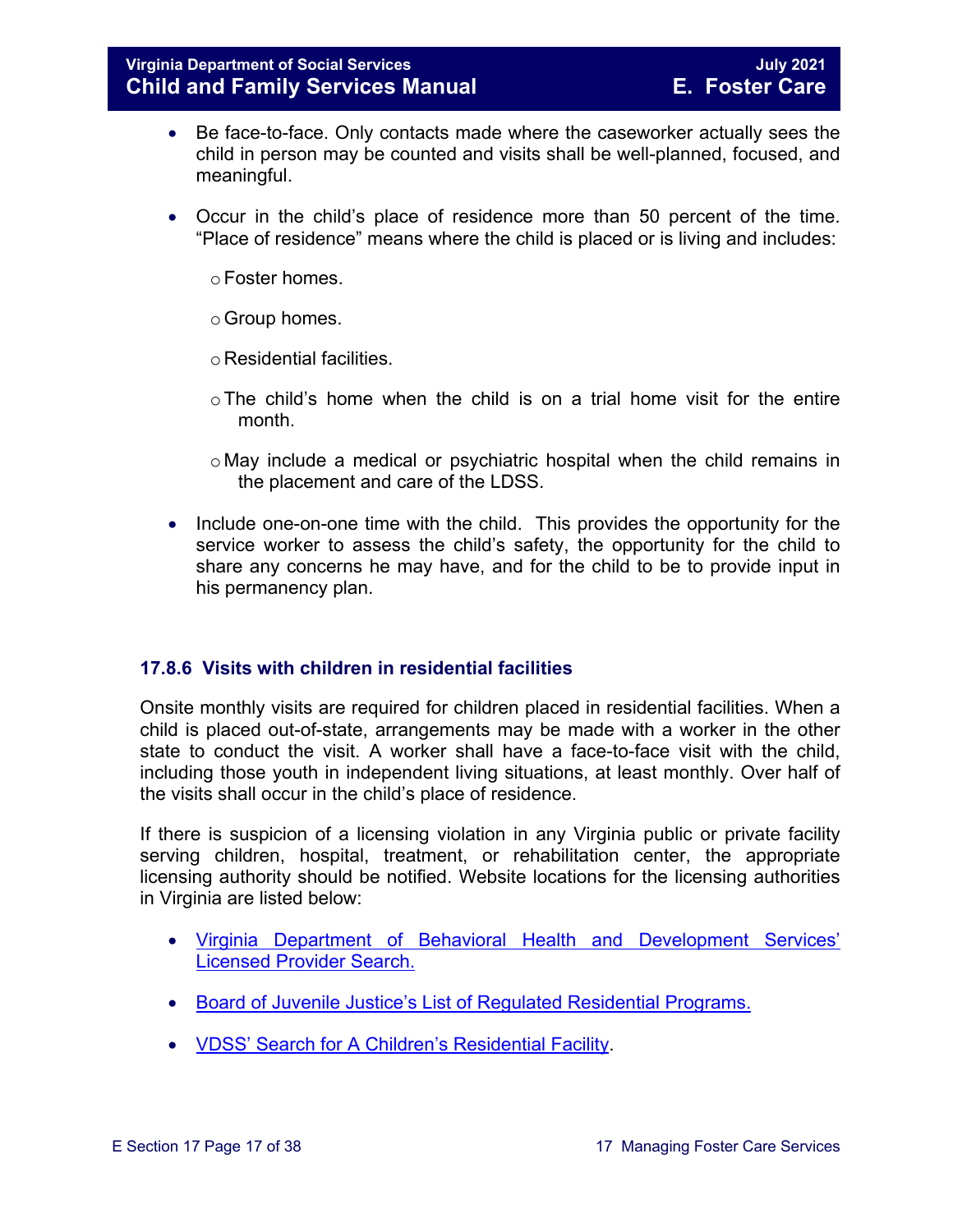If the agency is located outside of Virginia, the appropriate state's Child Abuse Hotline can be found by contacting the Childhelp National Child Abuse Hotline at 1- 800-4-A-CHILD.

If a situation in an in-state or out-of-state facility warrants a child protective service abuse and neglect complaint, the complaint should be filed through normal reporting channels.

# <span id="page-17-0"></span>**17.8.7 Recording caseworker contacts in OASIS**

Face-to-face contacts shall be entered into OASIS **immediately but no later than 30 days** following the contact. On the "Case/Collateral Contact Information" screen, service workers shall complete the following:

- In the "Type/Location" field, select the appropriate type of "Face-to-Face" contact that occurred. On the current OASIS Contact Types pick list, the following options are to be used:
	- o"Face-to-Face" (Child's Current Place of Residence) shall always be selected for all contacts that occur in the child's place of residence including the foster home, group home, residential facility, or independent living arrangement. No other selection from the pick list should be made if the contact occurred in the child's designated place of residence.
	- $\circ$  "Face-to-Face" (Home) shall only be selected when the contact occurs in the child's home (i.e., the home where the child is to be reunified with the adults from whom he was removed) and only when the child is on a trial home visit.
	- o"Face-to-Face" (Court), "Face-to-Face" (DSS office), "Face-to-Face" (Child Care Provider), "Face-to-Face" (School) shall be selected when appropriate.
	- $\circ$  "Face-to-Face" (Residential Facility) shall only be selected if the worker contact occurs with the child while the child is on a pre-placement visit to the residential or group home site.
	- o"Face-to-Face" (Other) should ONLY be selected when the place of the visit is not already included in the items noted above (e.g., contact at the Virginia Youth Advisory Council conference; contact at a friend's house).
- Complete the date and time of the contact.
- Under "Purpose," select "worker visit" along with any other pick list item that applies.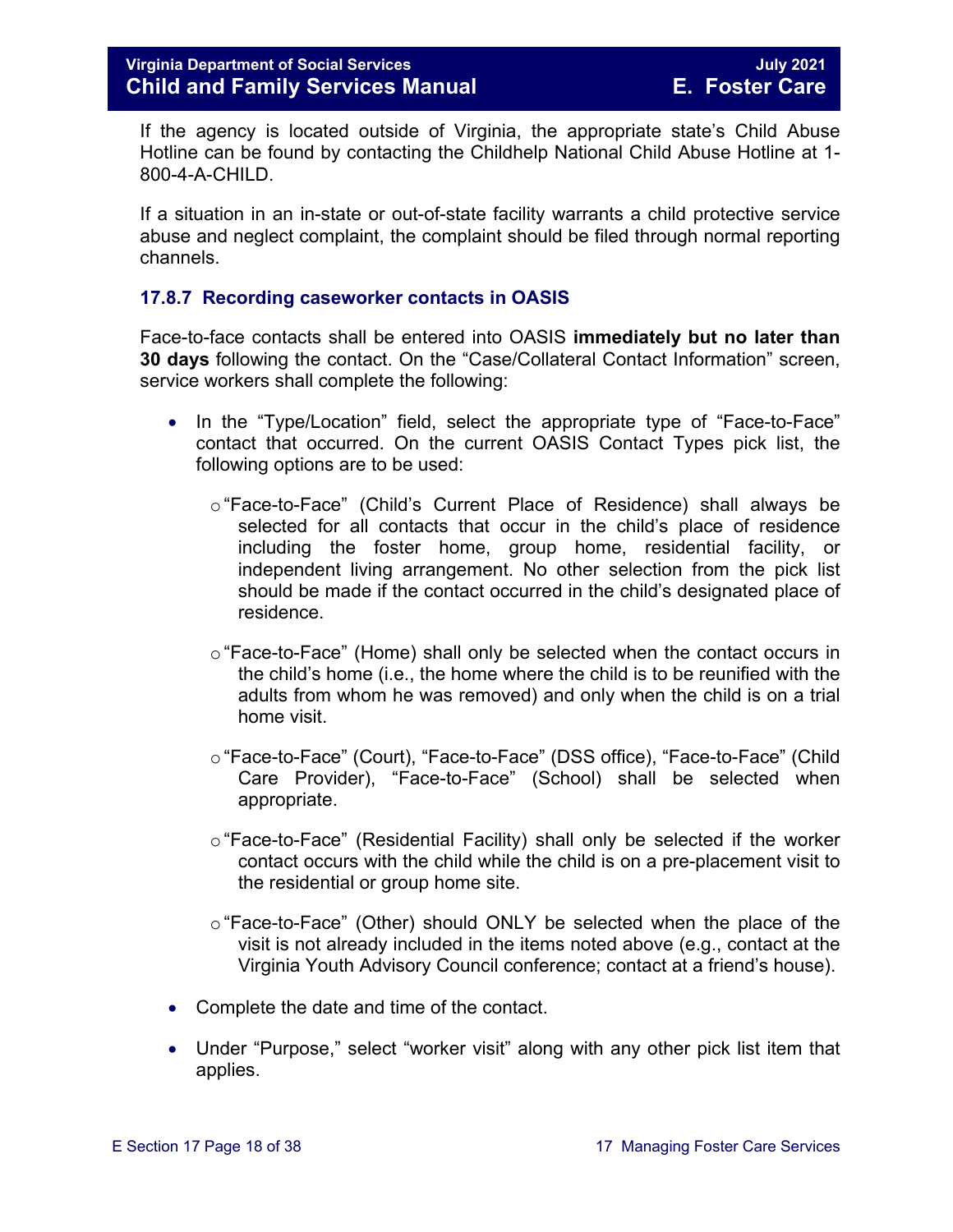• In the "Comments" text field, summarize the information necessary to communicate that the contact was meaningful. Information specific to the child's safety, well-being, and efforts to achieve permanency should be included in the comments section.

**Thirty days following implementation of the mobility application, the service worker will be required to enter and update all case narrative and data in OASIS within five (5) business days moving forward.** 

# <span id="page-18-0"></span>**17.9 Child Protective Services (CPS) reporting**

# <span id="page-18-1"></span>**17.9.1 Responsibility to report**

Any person employed in a LDSS who suspects a child has been abused or neglected in a foster care placement shall report the matter immediately to the LDSS where the child resides or the state's Child Protective Services hotline at 1-800-552- 7096 (§ [63.2-1509\)](https://law.lis.virginia.go/vacode/63.2-1509/).

The Code of Virginia requires that any person 18 years of age or older associated with or employed by a public or private organization responsible for the care, custody or control of children shall be a mandated reporter of suspected child abuse or neglect. This includes all foster and adoptive, and respite families.

# <span id="page-18-2"></span>**17.9.2 Investigating the CPS report**

A CPS worker in the locality which assumes jurisdiction of a valid report shall be responsible for conducting the investigation. The foster care service worker shall cooperate with the CPS investigation and be kept informed and involved in any decision to remove the child. The LDSS holding custody or having placed the child, if different from the agency of the child's residence, shall be notified of the report of abuse or neglect.

# <span id="page-18-3"></span>**17.10 Working with birth parents**

The relationship and frequency of direct contact between the service worker and the family plays a critical role in achieving timely permanence for the child. Keeping the same service worker involved with the family over time, whenever possible, helps provide stability and continuity in services for the child and family.

Service workers should establish frequent and regular face-to-face contacts with birth parents to build a trusting relationship that can serve to facilitate progress and support of the parent in achieving the goals for the child and family. For cases with the goal of reunification, the service worker shall have face-to-face contact with the birth parents or prior custodians a minimum of once every two months and at every critical decisionmaking point throughout the case  $(\frac{6}{9} 63.2 - 906)$ . Contact should be no less than monthly. Telephone contacts, emails, and other forms of indirect contact also serve to strengthen the worker-parent relationship.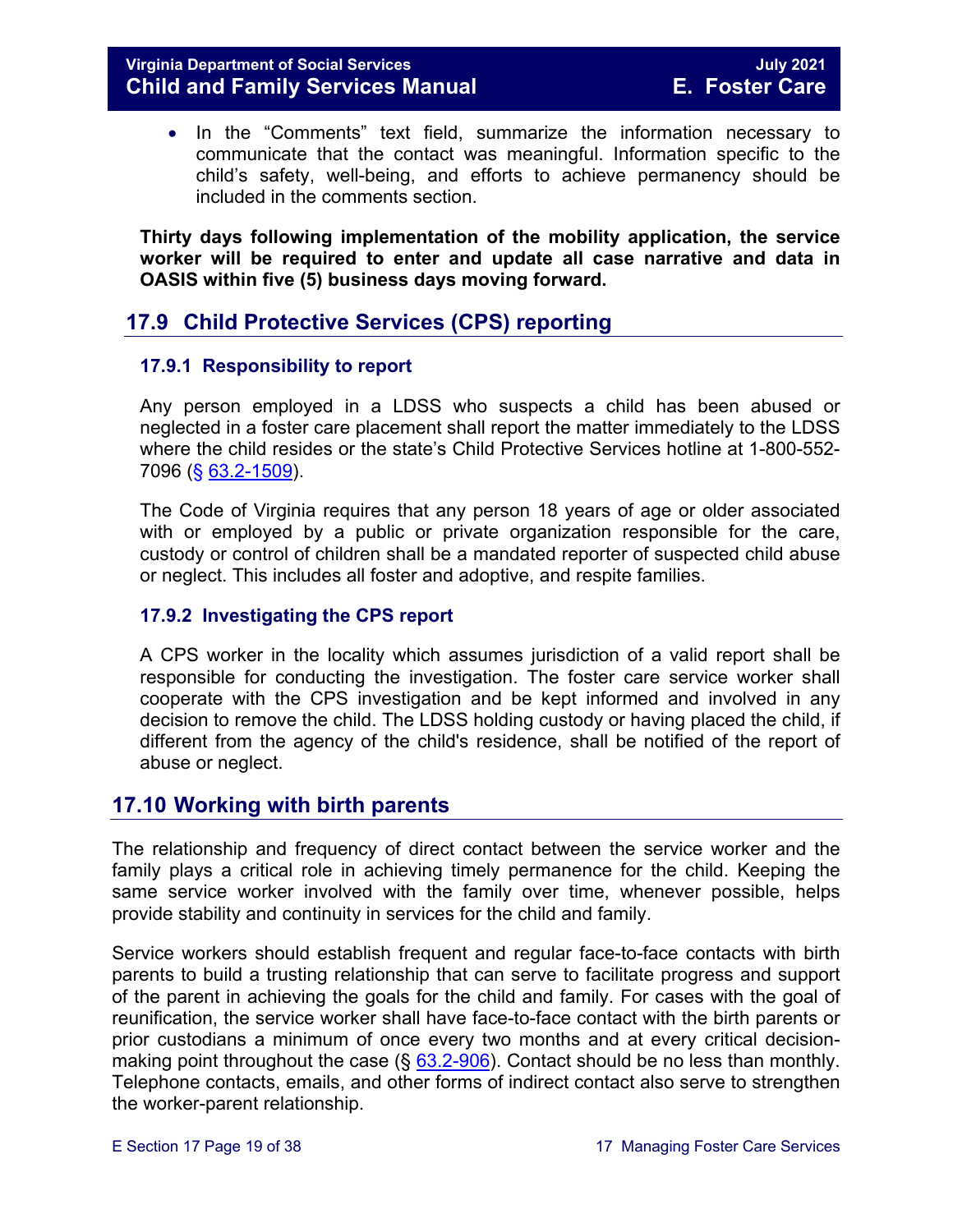These contacts afford an opportunity for the service worker to:

- Discuss the child and family's progress regarding the service plan goals.
- Discuss the parents' goals and plans for the child returning home.
- Address any barriers or challenges to reunification.
- Develop additional plans for how the parents will access and use other support systems once the child returns home.

# <span id="page-19-0"></span>**17.11 Working with foster parents and providers**

As team members, foster parents and providers:

- Should be contacted as often as needed but at least monthly.
- Shall participate in meetings related to service planning for a child in the home or placement.
- Shall be given all reasonably ascertainable background, medical, and psychological records of the child including information as to whether the child was the subject of an investigation as the perpetrator of sexual abuse ( $\frac{6}{9}$  63.2-[900\)](https://law.lis.virginia.gov/vacode/title63.2/chapter9/section63.2-900/), and shall keep this information confidential. They shall be given the Foster Care Plan, including Part B, and educational and medical information about the child.
- Shall be asked to gather mementoes (report cards, pictures, awards, etc.) that will go with the child when he leaves or may be utilized in preparation of a life book. Life Books help children and youth develop and sustain a culturally sensitive, positive identity through identifying, maintaining, and building a history of memories and connections. All children and youth should have a life book that belongs to them and accompanies them through the course of their involvement in foster care. See [Section](https://fusion.dss.virginia.gov/Portals/%5bdfs%5d/Files/DFS%20Manuals/Foster%20Care%20Manuals/Foster%20Care%20Manual%2007-2020/Final%20Foster%20Care%20Manual%2007-2020/section_9_achieving_permanency_goal_adoption.pdf#page=18) 9.5.3 for information on life books, including best practice guidance on creating and maintaining life books.
- Shall be given notice, whenever possible, as specified in family foster care placement agreement, when a change in placement is to occur.

As stated above, foster parents and providers shall participate in meetings related to service planning and be given notice, whenever possible, when a change in placement is to occur. As placement change is a critical decision point, the service worker is required to hold an FPM when a change in placement is planned (Section [2.9,](https://fusion.dss.virginia.gov/Portals/%5bdfs%5d/Files/DFS%20Manuals/Foster%20Care%20Manuals/Foster%20Care%20Manual%2007-2020/Final%20Foster%20Care%20Manual%2007-2020/section_2_engaging_the_child_family_and_significant_adults.pdf#page=19) 6.5, and 6.10). The input and engagement of foster parents and providers in making placement decisions is vital to ensuring placement stability. When indicators of a possible placement disruption are observed, service workers should schedule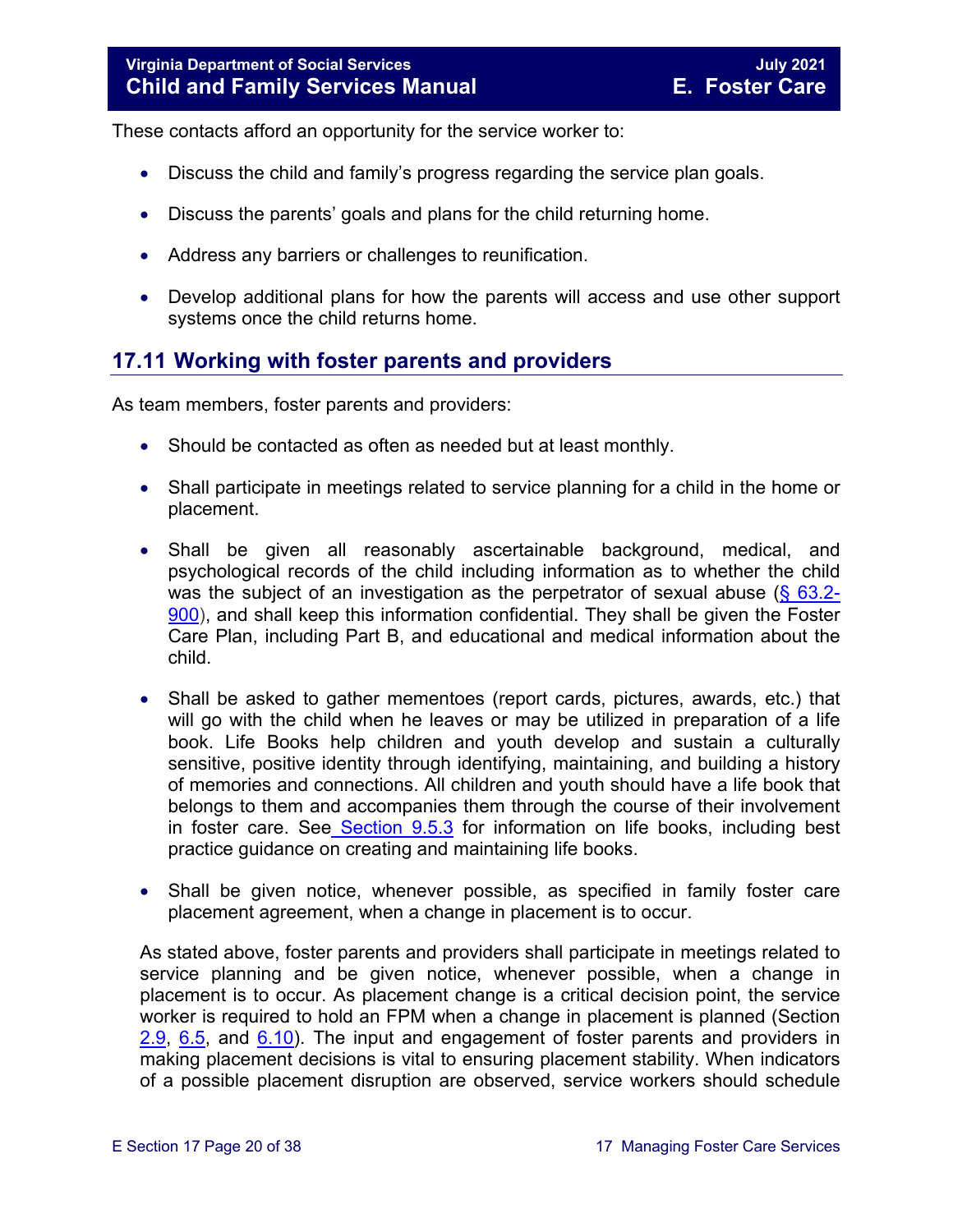an FPM as quickly as possible to explore all possible options to support placement stability.

# <span id="page-20-0"></span>**17.11.1 Foster Parent Dispute Resolution**

Foster parents have a right to file a complaint regarding alleged violations of collaboration, communication, access, and transparency between the local boards and LCPAs and the foster parents.

Prior to filing a formal complaint, the foster parent shall contact the service worker assigned to the foster home and provide a description of the alleged violation. For LDSS approved homes, this would be the family recruitment service worker assigned to the home. For LCPA approved homes, this would be the foster care service worker for the child in foster care. The service worker shall respond within five business days and explain any corrective action to be taken in response to the foster parent's complaint. If the foster parent and service worker are unable to informally resolve the complaint, the foster parent may file a written complaint through the dispute resolution process with the foster care supervisor or designee. The supervisor shall respond to the complaint within five business days with the findings regarding the alleged violation and any correction action that will be taken.

If the foster parent disagrees with the supervisor's response, the foster parent may appeal the resolution to the local director by filing a written notice of appeal. The appeal shall include a description of the alleged violation, and a copy of the foster care supervisor's report. The director shall hold a meeting with all the parties within seven business days to determine the validity of the alleged violation and the appropriateness of the response from the service worker and supervisor. A summary of the meeting shall be documented by the service worker after approval by the foster care supervisor. The director shall issue written documentation of findings to all parties, and when applicable, recommendations for corrective actions.

# <span id="page-20-1"></span>**17.12 Referring children to Family Assessment and Planning Team (FAPT)**

When serving as case manager for a FAPT case, the service worker is responsible for:

- Providing information to the FAPT to be used in updating and revising the Individual Family Service Plan (IFSP) and/or the Foster Care Plan.
- Notifying the child, birth parent(s), family members, and foster parents in advance of the location and time for all FAPT meetings, as appropriate.
- Engaging the child, family, and foster and adoptive parents in the FAPT process to help assess, plan, and implement services. These individuals have the right and should be encouraged and supported to either speak at the meetings or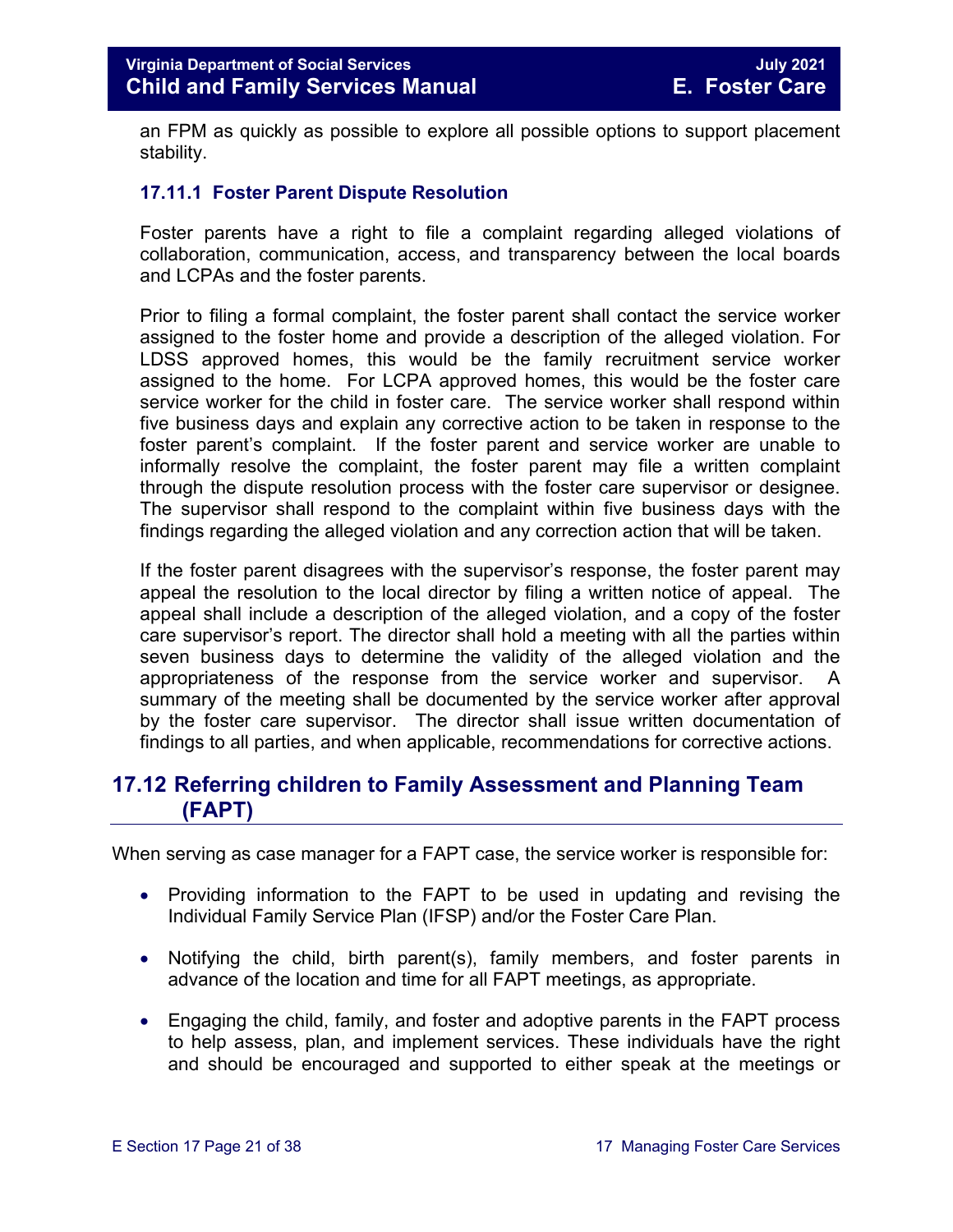submit written recommendations. The FAPT shall consider their opinions in developing the service plan.

- Participating in all FAPT reviews, and encouraging the parent(s) to participate in FAPT reviews.
- Complying with local and state CSA policies and procedures.

# <span id="page-21-0"></span>**17.13 Missing children or youth from foster care**

Child welfare is charged with ensuring that children exit foster care to a safe, permanent family. This charge is supported by an agency's capacity to manage instances in which children and youth in the agency's custody may be missing or runaway from a foster care placement. Missing foster care children/youth may be defined as those who have either left voluntarily (runaways) or involuntary (abduction or lost), and cannot be accounted for by the agency responsible for their care and placement.

Each LDSS should have a plan specific to their community and in collaboration with local law enforcement utilizing the recommendations in this section. (See the [National](http://www.missingkids.com/MissingChild)  [Center for Missing and Exploited Children](http://www.missingkids.com/MissingChild) and its [checklist](http://www.missingkids.com/content/dam/missingkids/pdfs/publications/nc198.pdf) of actions to take in the initial stages of a missing child or youth.)

All activities undertaken to locate children and youth missing from foster care should be clearly and completely documented in OASIS.

# <span id="page-21-1"></span>**17.13.1 Notification to law enforcement and the National Center for Missing and Exploited Children**

The LDSS shall provide immediate verbal notification to the appropriate local law enforcement agency and National Center for Missing and Exploited Children (NCMEC) within 24 hours upon receiving information on any child that is missing or who is running from care. The LDSS should follow up by sending subsequent written notification within 48 hours or as required by law enforcement protocol. The LDSS should ask law enforcement to enter information about the child into the FBI's National Crime Information Center (NCIC) database which includes information on missing persons.

Once a report is filed with law enforcement, the LDSS shall contact the NCMEC at 1- 800-843-5678. NCMEC can only accept reports from the legal guardian. See [section](#page-21-0)  [17.13](#page-21-0) for additional information regarding required activities during the initial stages of a missing child or youth.

Information to be shared with law enforcement and the NCMEC (as appropriate) includes:

• Biographical information and photographs.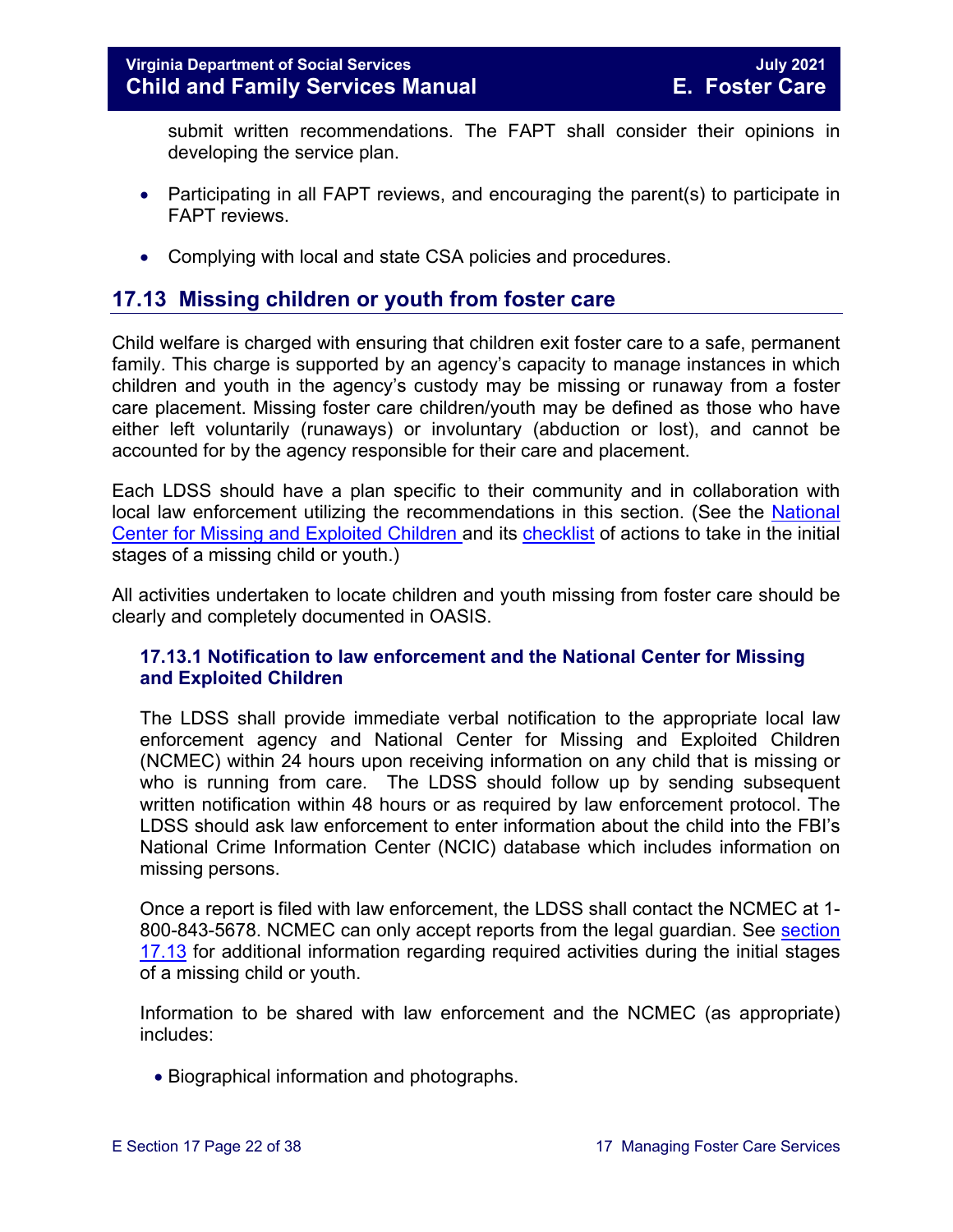- Names and addresses of friends, relatives, present and former foster parents and placement staff, and acquaintances.
- Suspected destinations.
- Prior disappearances and outcome.

Other information regarding special circumstances that should be highlighted in communications with law enforcement officials may include, but are not limited to:

- Child younger than 13 years of age.
- Child or youth intellectually disabled.
- Child or youth that is drug dependent, including prescribed medication and/or illegal substances and if the dependency is life-threatening.
- Child or youth missing more than 24 hours before being reported to law enforcement.
- Child or youth believed to be in a life-threatening situation.
- Child or youth believed to be in the company of adults who may endanger his safety.
- Other circumstances involved in the disappearance that would cause a reasonable person to conclude that the child or youth may be considered "at imminent risk".

If the worker believes that a child or youth has unwillingly left the foster care placement or has been removed by an unauthorized person, the worker should request that the child be placed on the Amber Alert System when making the report to law enforcement. The local law enforcement officials will determine if Amber Alert criteria are met and will activate the network when appropriate.

### <span id="page-22-0"></span>**17.13.2 Notification to other key partners**

When a child or youth has runaway or is discovered to be missing from the foster care placement and the child or youth's whereabouts are unknown, the service worker should provide:

- Immediate verbal notification to:
	- o The parents unless the parents cannot be found or have had their parental rights terminated.
	- $\circ$  The child's or youth's guardian ad litem (GAL).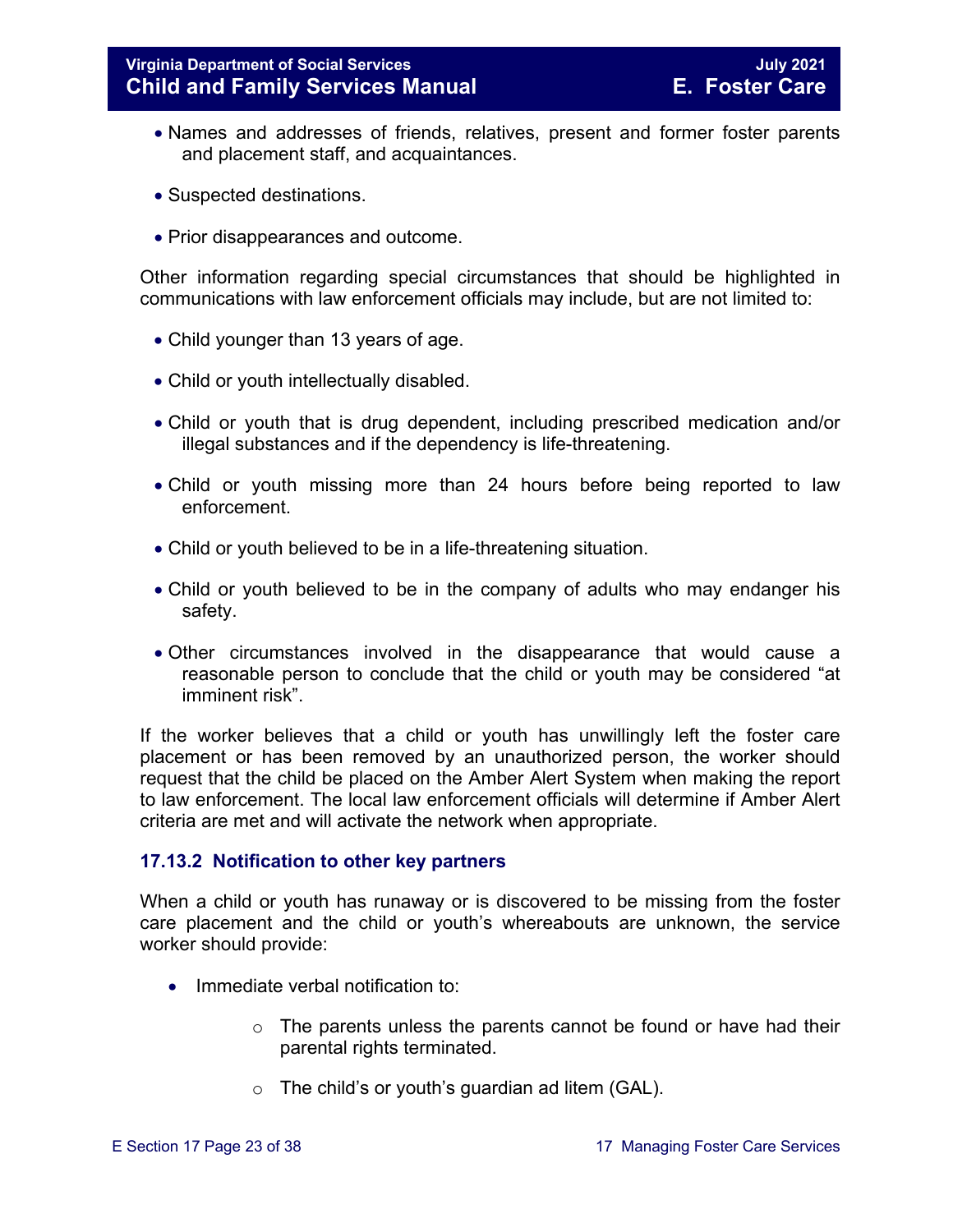- Notification within 24 hours, or as soon as possible, of the disappearance to:
	- o Family members.
	- o Service providers.
	- o Other appropriate persons.

The service worker should discuss with all parties the collaborative efforts they can all take to locate the child or youth.

# <span id="page-23-0"></span>**17.13.3 Continued efforts to locate**

The service worker shall continue to make efforts to locate the child or youth each month that the child or youth remains missing or on runaway status. See the [NCMEC](http://www.missingkids.com/MissingChild) and its [checklist](http://www.missingkids.com/content/dam/missingkids/pdfs/publications/nc198.pdf) of actions to take in the initial stages of a missing child or youth. Youth usually run from or to something. Data shows most youth run to friends, family, or the streets. It is very important to know who and how to contact their friends or family. It is also very important to be aware of the youth's hangouts and activities.

Efforts to locate the child or youth shall include, but are not limited to, contacting:

- Law enforcement.
- Birth parents, family members, and relatives.
- Former caregivers.
- Other agencies that may be providing services.
- The [National Center for Missing and Exploited Children](http://www.missingkids.com/MissingChild) at 1-800-843-5678.

Efforts should also be made to track the child or youth's activities via Facebook or other social media sites. It will be necessary to work with the police or the National Center for Missing and Exploited Children to obtain access to restricted pages.

The case of a missing child or youth should be staffed on a quarterly basis with a supervisor to ensure that efforts made to locate the child or youth have been sufficient and no other actions are needed.

When information regarding the possible location of a missing child or youth is received, the service worker should staff immediately with a supervisor to assess the most appropriate course of action to secure the child's safety.

All activities taken to locate children and youth missing from foster care should be clearly and completely documented in OASIS.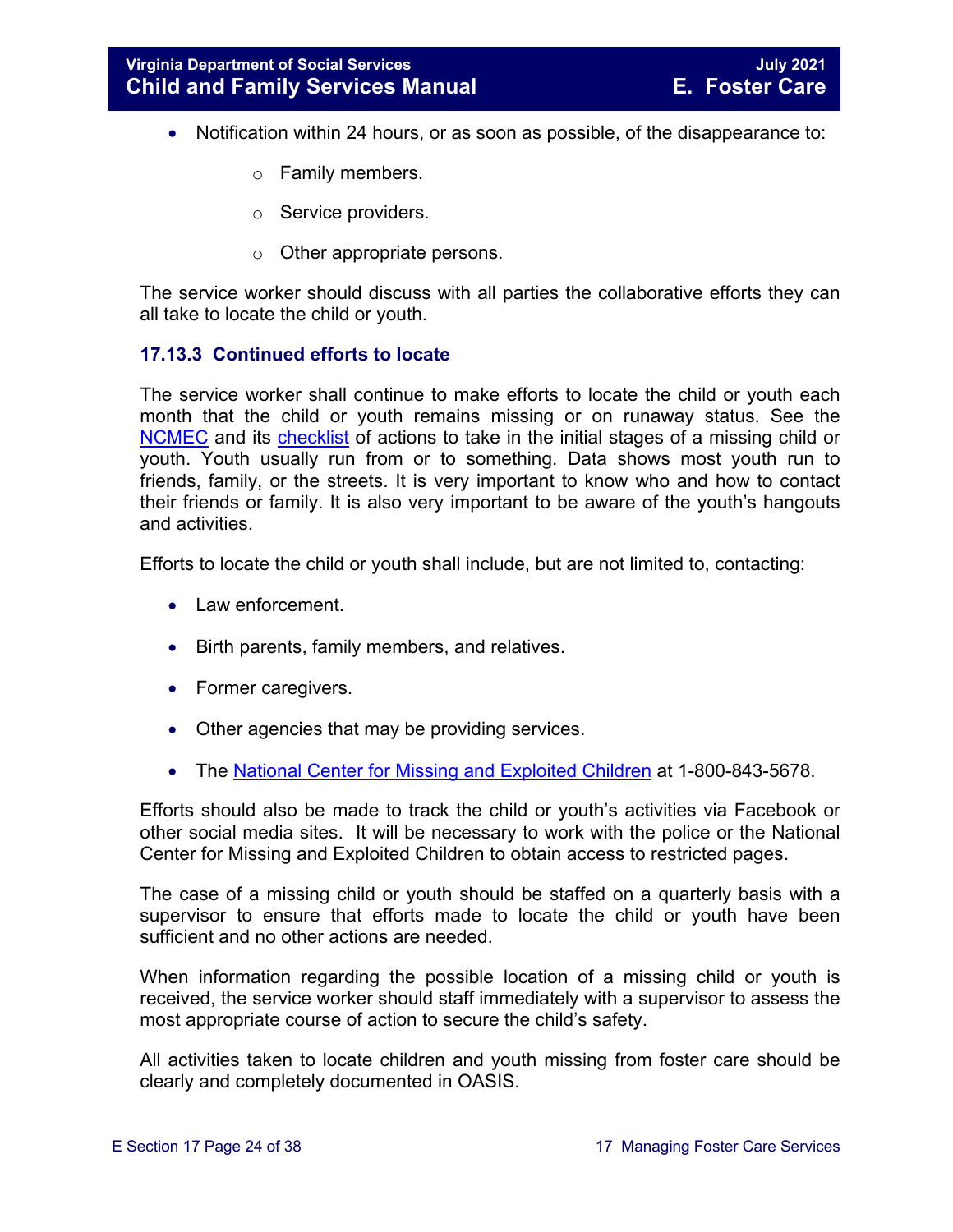# <span id="page-24-0"></span>**17.13.4 When missing child or youth returns**

When the child returns to the foster care placement after being reported to law enforcement as a runaway or missing person, the service worker should ensure that appropriate law enforcement are notified immediately, but no later than 24 hours after the service worker was notified, of the child or youth's return. When the child or youth had been placed on the Amber Alert system, the service should notify law enforcement within one hour of the child or youth's return, consistent with the protocol established by local law enforcement.

Parents and the GAL should be notified as soon as possible after the service worker has been notified of the child's return.

Other parties notified of the runaway or missing status of the child should be notified of the child or youth's return within 24 hours but no later than 48 hours of the child or youth's return.

### <span id="page-24-1"></span>**17.13.5 Discussing run away episode with child or youth**

Engaging the youth is essential when they return. It is important for the youth to feel welcome, supported, and cared about. Their immediate needs should be met. The worker should always talk to a youth about a run episode. The main focus of the discussion is to determine if the youth is okay and to gather enough information to develop a plan to help the youth not to want to run in the future. Remember to focus on a solution and be nurturing. The information obtained in this process may prevent a future run and help the service worker develop targeted information.

Some questions to ask may include:

- Are you ok?
- Do you need any supports, services, medical attention?
- What do you need right now to feel safe?
- Is there anything I can do to make it easier to stay?
- Was there anything that would have changed your mind to keep from running?
- What did you hope to happen when you left?
- Did you have a plan on how to take care of yourself and did it work out?

 $\circ$  This question may help lead to where they ran to, what they did, who they contacted, and what happened to them on the run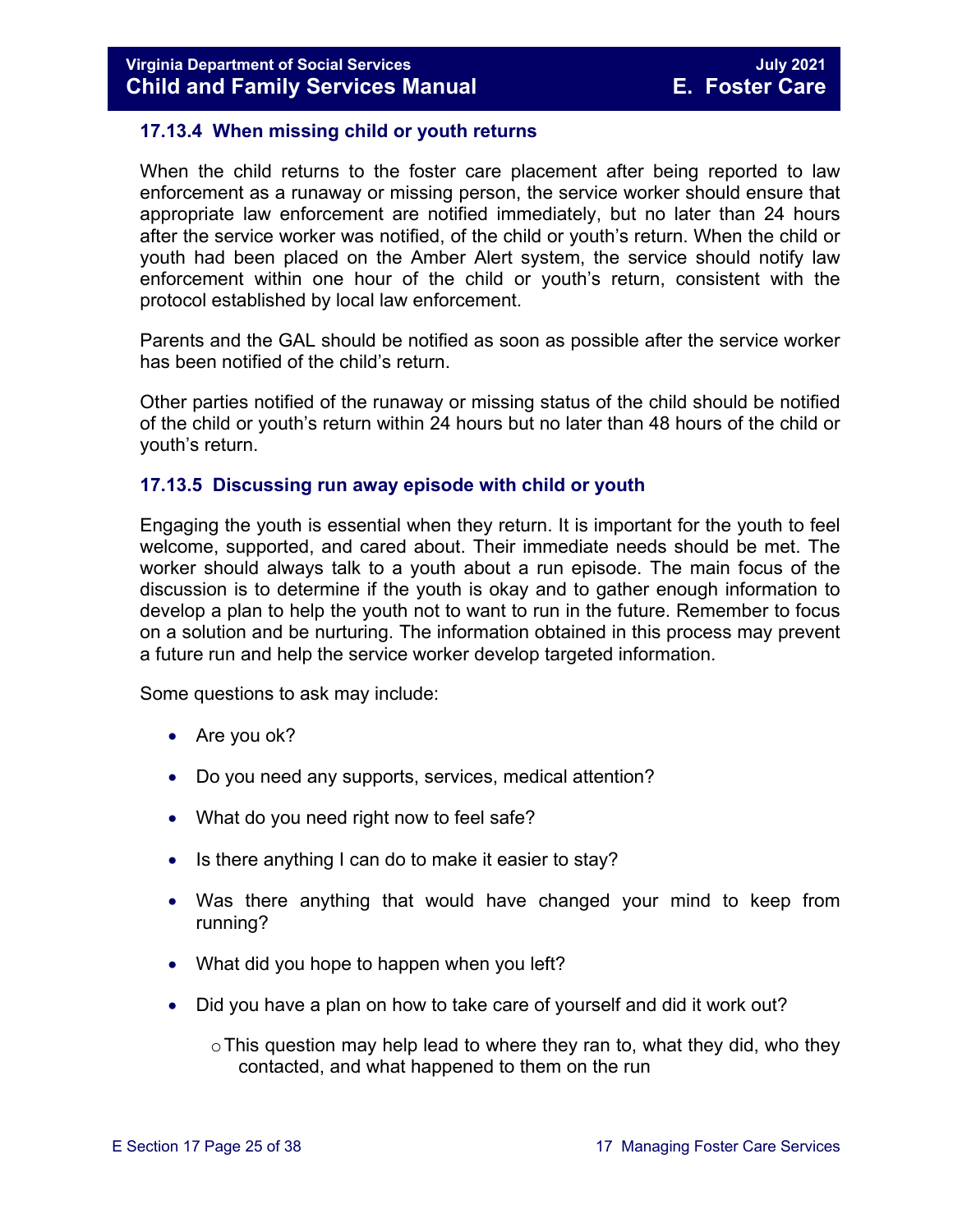- What made you decide to return?
- What are your plans for the future?
- What do you want to see happen in the next 3 months?

Note: If a youth runs to see biological family, assess current safety issues, and consider placement with family or increase family visits.

The Preventing Sex Trafficking and Strengthening Families Act [\(P.L. 113-183\)](https://www.congress.gov/113/plaws/publ183/PLAW-113publ183.pdf) also requires that the child be screened to determine if he/she is a possible victim of sex trafficking. See [Section 12.5.1](https://fusion.dss.virginia.gov/Portals/%5bdfs%5d/Files/DFS%20Manuals/Foster%20Care%20Manuals/Foster%20Care%20Manual%2007-2020/Final%20Foster%20Care%20Manual%2007-2020/section_12_identifying_services_to_be_provided.pdf#page=10) for additional information on resources and tools to be used when screening a child for sex trafficking. Additionally, LDSS shall report within 24 hours to law enforcement after receiving information on a child or youth who has been identified as being a sex trafficking victim.

# <span id="page-25-0"></span>**17.13.6 Documentation**

The LDSS shall clearly and completely document all activities taken to locate children and youth missing from foster care in OASIS. The service worker shall also document in OASIS whether the youth is a known victim of sex trafficking either prior to or while in foster care. Documentation shall include:

- Efforts made to locate the child or youth, as well as any tasks or actions assigned through case staffing with the supervisor.
- All continuing efforts to locate the child in collaboration with law enforcement, family members, GAL, [NCMEC,](http://www.missingkids.com/MissingChild) and other appropriate persons.
- Efforts made to persuade the youth to return to foster care, if a youth is located and refuses to return.
- Discussions with the child or youth after a return to care so that this information may be used to prevent another run episode.
- Indication as to whether the youth is a known victim of sex trafficking prior to or while in foster care.

# <span id="page-25-1"></span>**17.12.7 Resources**

• The [National Runaway Safeline](http://www.1800runaway.org/) (formerly known as the National Runaway Switchboard) was established in 1971 and serves as the federally designated national communication system for runaway and homeless youth. Services are provided through funding from the Family and Youth Services Bureau in the Administration for Children and Families, U.S. Department of Health and Human Services and private funders.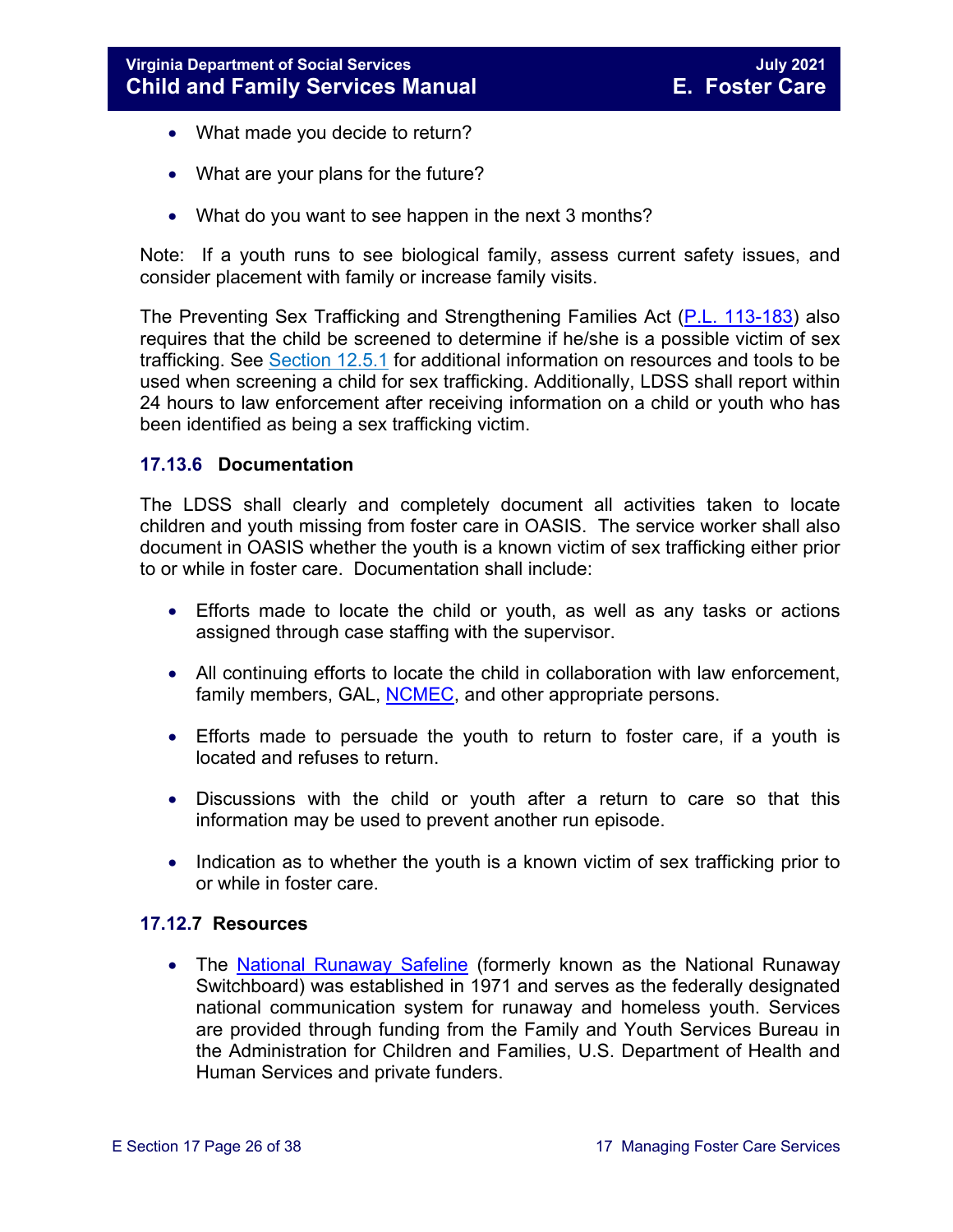Services offered by NRS include:

- o 1-800-RUNAWAY crisis hotline is available 24-hours a day throughout the United States and its territories, including Puerto Rico, the U.S. Virgin Islands, and Guam.
- $\circ$  Information and Referrals which is a database of more than 13,000 youth and family resources such as counseling, shelter services, and alcohol/drug services.
- o Conference calls assisting the youth in contacting family or services.
- o Message services for youth who want to relay messages to parent/guardians or the parent/guardian may leave messages for the youth.
- oLet's Talk: a free runaway prevention curriculum for teenagers, families and those that support them.
- o Home Free: a service in partnership with Greyhound Lines, Inc. to help reunite runaway youth with family or guardians by providing a free bus ticket home.
- The [National Center for Missing and Exploited](http://www.missingkids.com/MissingChild) Children (NCMEC) offers multiple resources, such as:
	- oTaking reports of missing children who have run away.
	- o [Checklist](http://www.missingkids.com/content/dam/missingkids/pdfs/publications/nc198.pdf) of actions to take in the initial stages of a missing child.
	- $\circ$  Case management teams within the Critical and Runaway Unit that provide technical assistance to law enforcement and support the runaway's family. They will coordinate the creation and dissemination of posters to help generate leads. Information about the child must be entered in the FBI's National Crime Information Center to create a poster.
	- oLegal resources for runaway children.
	- $\circ$  Appropriate referrals for families in crisis and needing emotional support to NCMEC's Family Advocacy Division and/or Team HOPE.
- [Virginia's Missing Children Clearinghouse](http://www.vsp.state.va.us/CJIS_VMEC.shtm) is administered through the Virginia Department of State Police. The Clearinghouse:
	- oLinks to all Virginia law enforcement agencies through the Virginia Criminal Information Network, the FBI, all U.S. police agencies through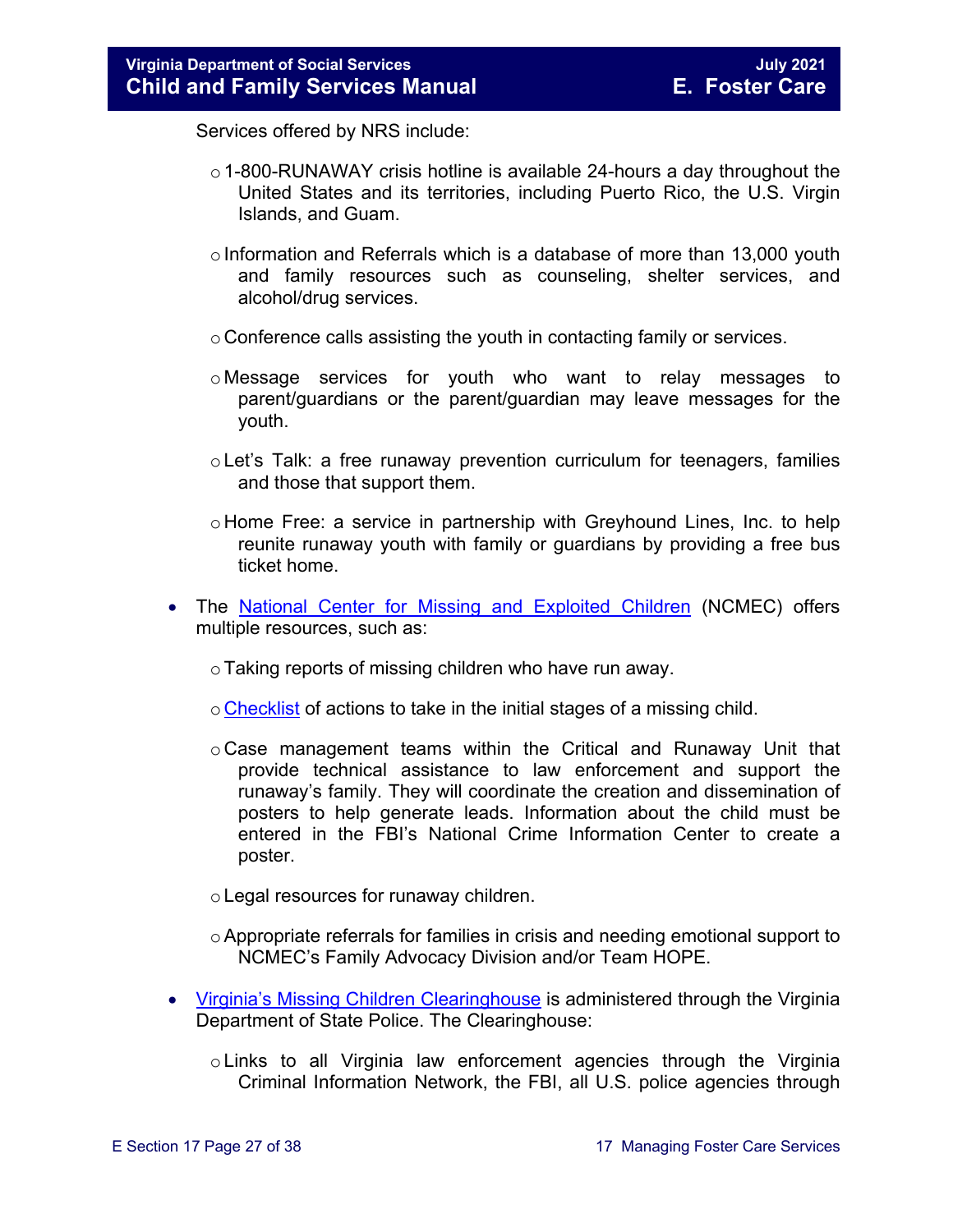the National Crime Information Center, and all children's clearinghouses through computer hookups with NCMEC.

- o Helps coordinate efforts between local, state, and federal agencies in recovering missing children.
- oProvides tips on handling specific situations.

[Shared Hope International](http://sharedhope.org/what-we-do/) addresses human trafficking, including the foster care population

# <span id="page-27-0"></span>**17.14 Working with Lesbian, Gay, Bi-sexual, Transgender, Questioning (LGBTQ) youth in foster care**

According to the Williams Institute, approximately 7.2% of youth identify as lesbian, gay, bisexual, or queer, and 2.25% of youth identify as transgender. However, 19.1% of youth in foster care identify as LGBTQ. LGBTQ youth in care report experiencing significant discrimination related to their actual or perceived sexual orientation, gender identity and gender expression. All youth in foster care deserve to be treated with dignity and respect and be placed in an affirming environment that will support safety, permanency, and well-being. This is often more difficult for LGBTQ youth due to biases and discrimination among placement providers and service providers. These youth are at a significantly higher risk of harassment and violence than their peers. They have a higher rate of suicide and placement instability. Service workers play an important role in ensuring that the needs of LGBTQ youth are consistently met. Service workers should:

- Explore own beliefs and practice affirming language.
- Be prepared to respond in a positive, supportive, and affirming manner should a youth disclose an LGBTQ identity.
- Avoid making assumptions about the youth's LGBTQ identity based on the youth's appearance or stereotypes.
- Empower youth by:
	- Consulting with the youth during the placement process to ensure that the team can work cohesively to identify a safe and affirming placement that will achieve permanency.
	- Permitting the youth to buy and wear clothing that is consistent with their gender identity and expression.
	- Applying the same grooming rules and restrictions regarding hair, makeup, shaving, etc. equally to all youth, regardless of LGBTQ identity. Staff should permit transgender and gender nonconforming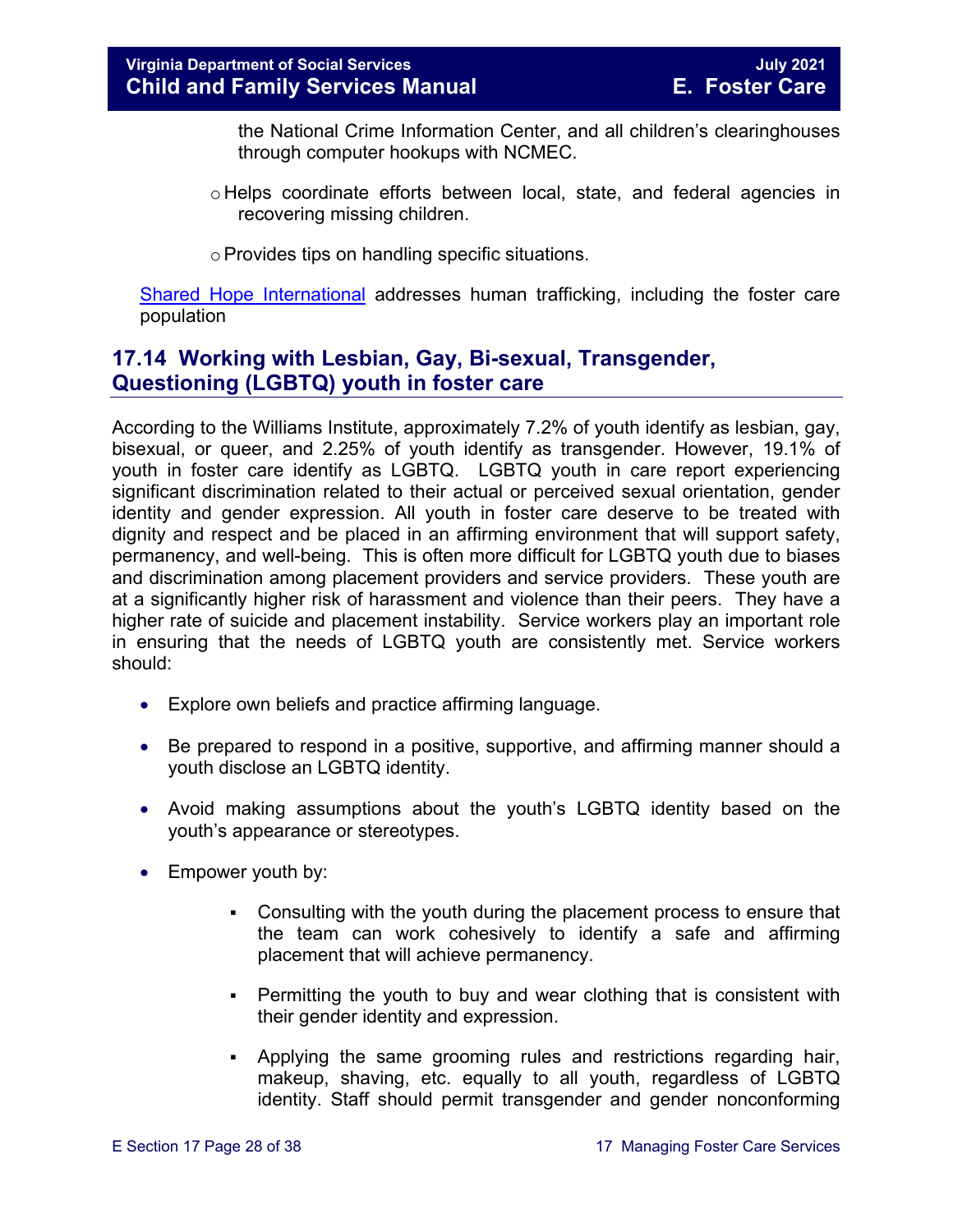youth to use approved forms of personal grooming consistent with their gender identity and gender expression.

- Asking the youth to share the name and pronouns that they would like others to use when referring to them, and asking those in the youth's life to use them.
- Ensuring the youth is able to access the natural supports that they have identified.
- Seek placements in families that provide a safe and affirming environment. Regularly evaluate the youth's overall safety, including consultation with the youth, as it relates to their sexual orientation, gender identity and gender expression in terms of placement, emotional, and physical well-being.
- Identify and make referrals to service providers that are educated in working with LGBTQ youth.
- Ensure youth receive developmentally appropriate sexual and reproductive health services.
- Work with the youth's school to address use of names and pronouns, clothing and grooming options, bathroom and locker room use and participation in athletics and other sex-segregated activities.
- Become familiar with resources in the community for LGBTQ youth and connect youth to all available resources.
- Provide support and resources to the youth's school, family, placement provider, and anyone else identified by the youth.
- Ensure that everyone working with the youth is accepting of the youth and does not attempt to change the youth's sexual orientation, gender identity, or gender expression. Conversion therapy and any other treatment intended to change the youth's sexual orientation, gender identity, or gender expression is prohibited.
- Protect the youth's confidentiality by treating the youth's decision to disclose as sensitive information and do not disclose information about a youth's LGBTQ identity without the youth's consent unless disclosure is necessary to comply with state or federal law or required by court order.
- Ensure that LGBTQ youth have access to health care providers who are knowledgeable about LGBTQ health issues and capable of inclusive and affirming conversations about a youth's health care needs. This includes ensuring that transgender youth have access to necessary transition-related treatment, as determined based on their individual needs by qualified medical personnel familiar with the relevant standards of care.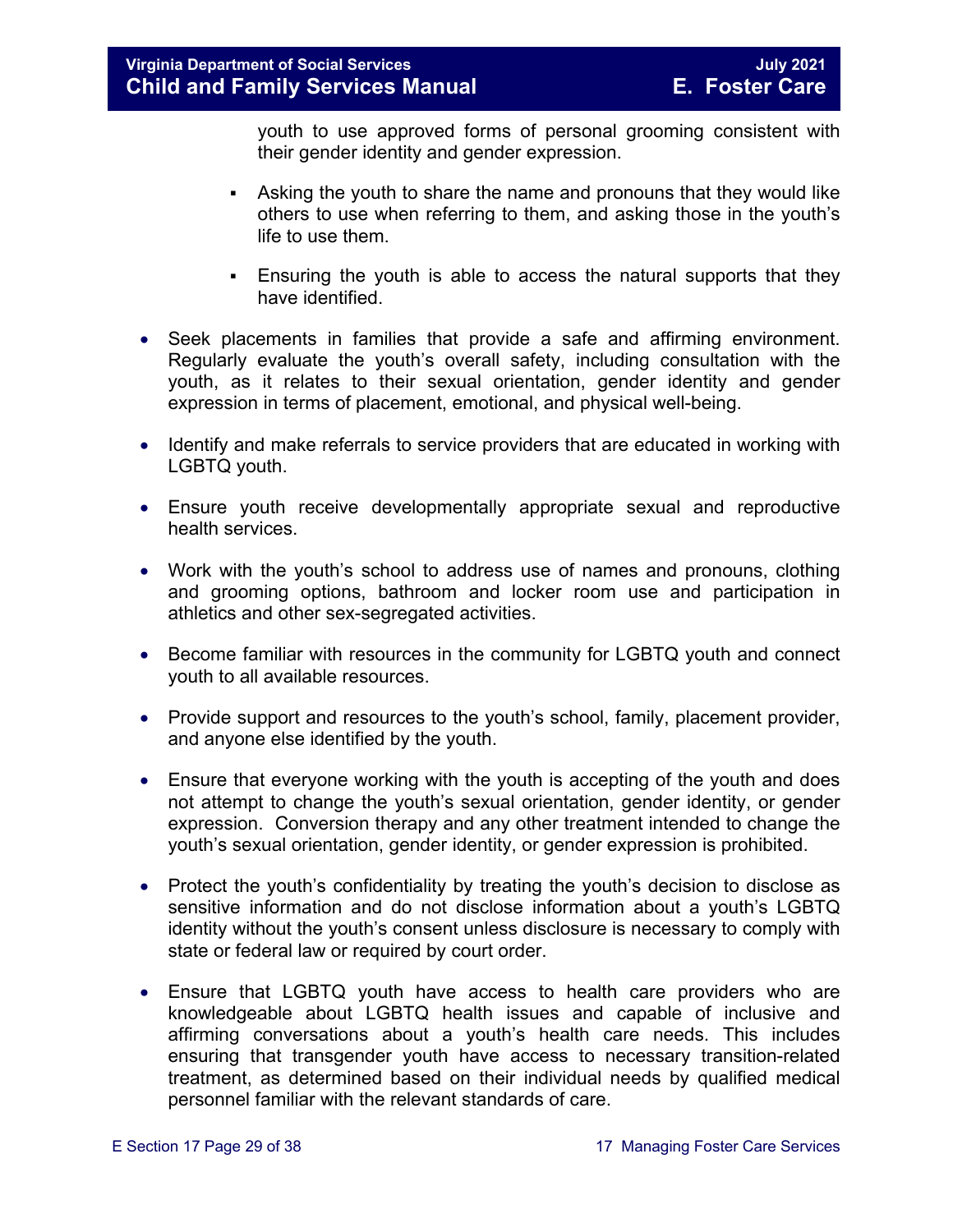• Promptly and appropriately intervene when a youth faces physical, verbal, or sexual abuse or harassment based on actual or perceived sexual orientation, gender identity, or gender expression.

# <span id="page-29-0"></span>**17.14.1 Resources**

- Human Rights Campaign
	- o [All Children-All Families: LGBTQ Resources for Child Welfare](http://www.hrc.org/resources/all-children-all-families-additional-resources#Best%20Practices)  **[Professionals](http://www.hrc.org/resources/all-children-all-families-additional-resources#Best%20Practices)**
	- o [Glossary of terms](https://www.hrc.org/resources/glossary-of-terms)
- Healthychildren.org- [Supporting LGBTQ Youth in Foster Care](https://healthychildren.org/English/family-life/family-dynamics/adoption-and-foster-care/Pages/Supporting-LGBTQ-Youth-in-Foster-Care.aspx)
- Child Welfare Information Gateway- [Working with LGBTQ Youth and Families](https://www.childwelfare.gov/topics/systemwide/diverse-populations/lgbtq/)
- "This is a Book for Parents of Gay Kids: A Question and Answer Guide to Everyday Life" by Dannielle Owens-Reid
- Hot Lines:
	- o The Trevor Helpline 866-4-U-Trevor (488-7386)
	- o National Gay and Lesbian Youth Hotline 800-347-TEEN (8336)
	- o GLBT National Youth Talkline 800-246-PRIDE (7743)
	- o Gay, Lesbian, Bisexual, and Transgender National Hotline 888- 843-GLNH (4564)
	- o CDC Information Line 800-CDC-INFO (232-4636)

# <span id="page-29-1"></span>**17.15 When child dies in foster care**

When notification is received that a child has died in foster care, the service worker shall immediately notify the agency director and complete the following steps:

- Make a report to the Child Protective Services division of the child's death.
- Notify the VDSS Regional Director of the fatality or the Regional Foster Care Consultant if the director is not available.
- The service worker shall submit to the regional director a written summary of the incident within three (3) hours (or by 9 a.m. the following business day for reports alerted after hours).This summary should then be forwarded to the VDSS Division Director of Family Services or his designee as soon as possible for: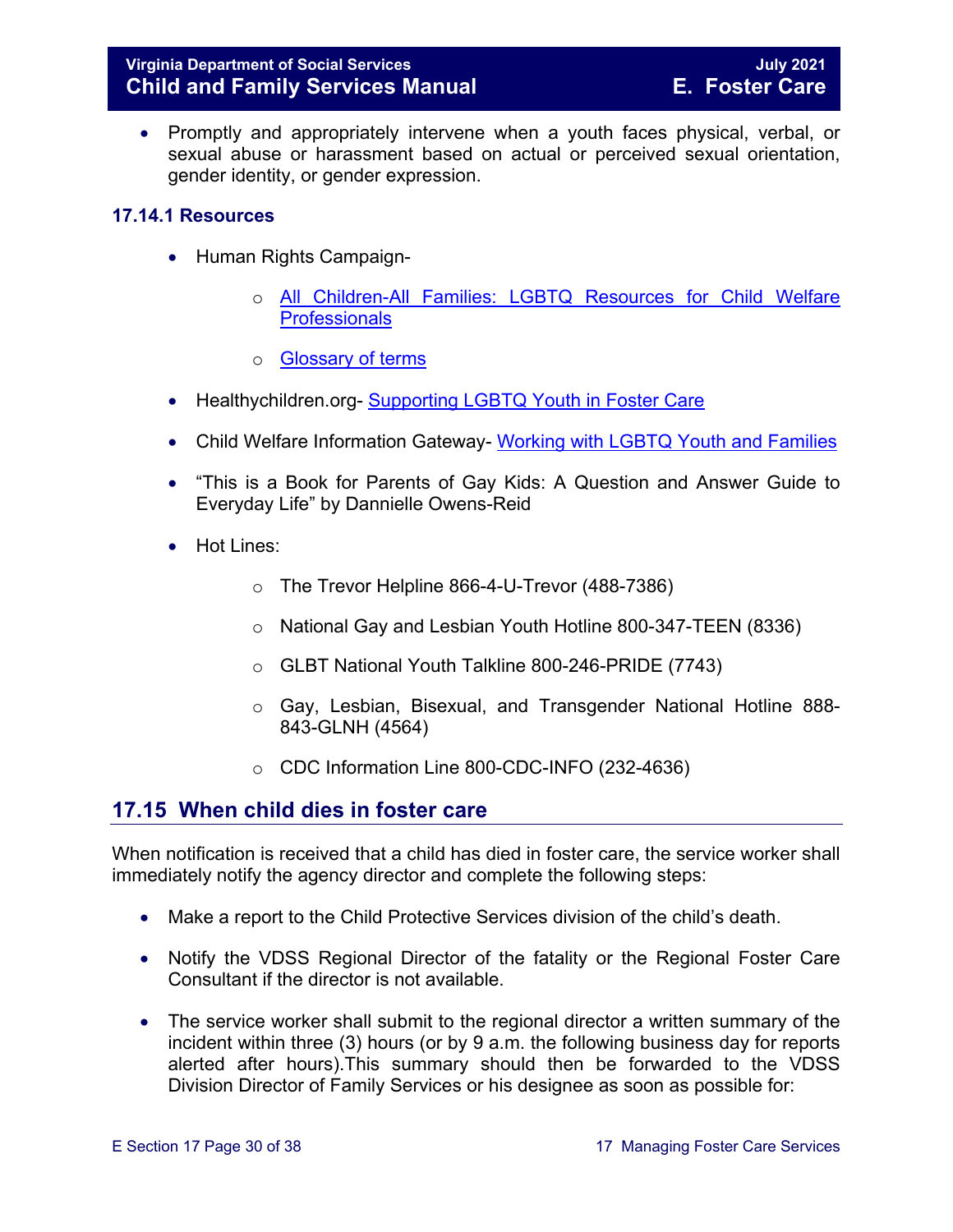- o Any case receiving media attention.
- o Any open foster care case.
- o Any case where a youth age 18 and over is receiving IL services.
- This report should include at a minimum:
	- o The cause of death, if known.
	- $\circ$  Time of death.
	- o Location of death.
	- $\circ$  Circumstances surrounding the child or youth's death and any witnesses. Witnesses may include physicians, police, placement providers or school personnel.

The service worker should also notify the following parties about the child's death immediately:

- The child's parents.
	- $\circ$  If the parent cannot be located, the service worker notifies relatives who have been involved with the child.
	- $\circ$  If the child was under the care and control of the local department of social services at the time of death; the worker may notify the child's parents, even if they have had their parental rights terminated or have executed a relinquishment.

Within 24 hours (or as soon as possible, when a particular party cannot be reached within 24 hours):

- The agency attorney.
- Any legal counsel retained by the parents.
- The guardian ad litem for child and/or parents, if applicable.

### <span id="page-30-0"></span>**17.15.1 Making funeral arrangements**

The LDSS should ensure that culturally appropriate funeral arrangements are made and carried out for the child or youth who dies while in the custody of the local department of social services.

If the biological family is not able to assume responsibility, the worker should contact a local funeral home to provide a dignified funeral service within the acceptable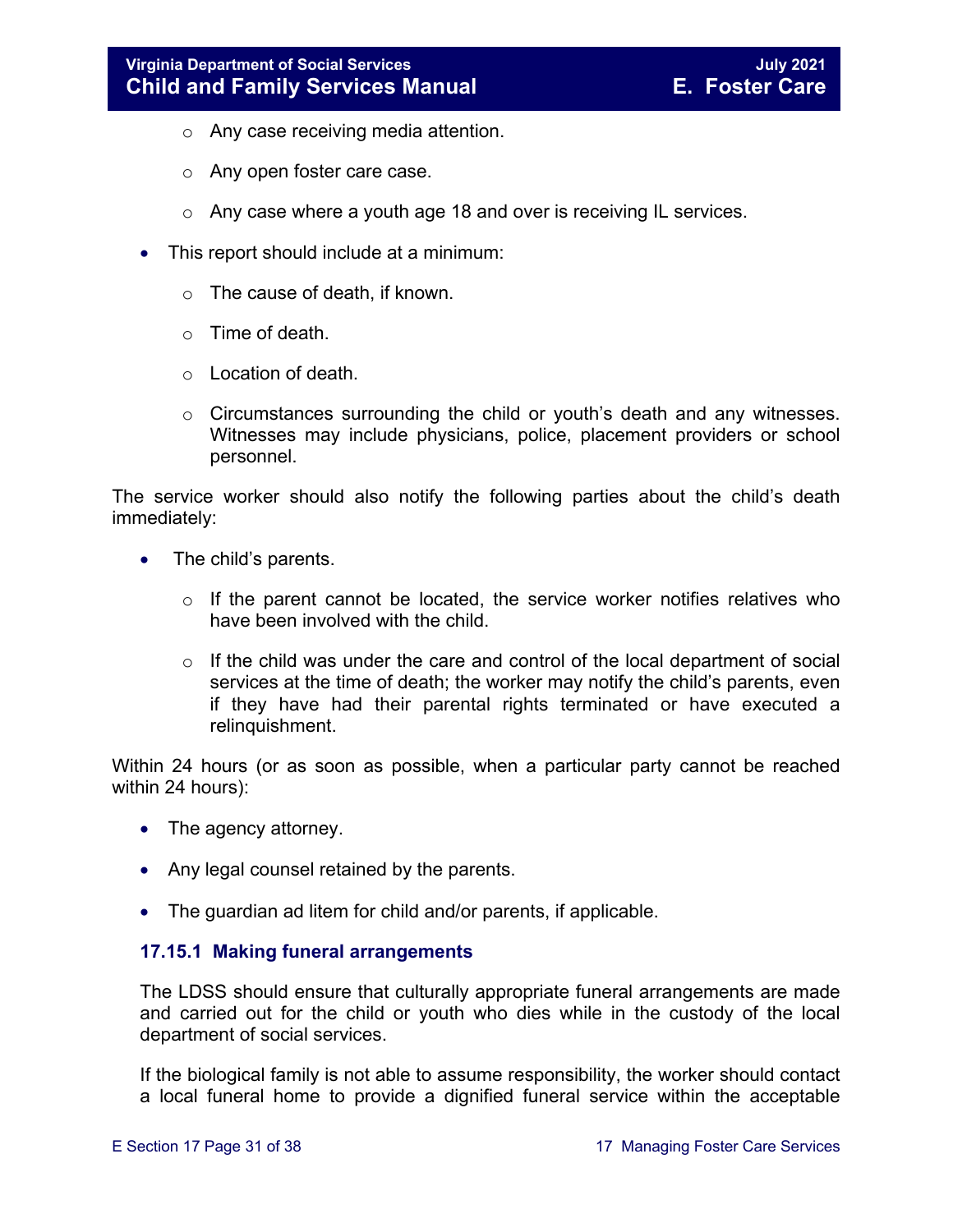standards of the community. To the extent possible, consider the wishes of the biological family and foster family in making arrangements for the child's burial or cremation.

# **17.15.1.1 Involving biological parents**

The service worker should involve the child's biological parents in the funeral arrangements to the maximum extent feasible, even if parental rights are terminated; if the service worker determines doing so is appropriate.

For example: parental involvement may not be appropriate if rights have been terminated and the child is in a pre-adoptive placement but may be appropriate if a parent has remained in contact with the child or the placement was not considered permanent.

Regardless of legal status, a parent may wish to help with arrangements, express preferences and contribute resources to cover the costs of the child's funeral.

The service worker consults with biological parents whose rights have not been terminated to request that:

- The parents pay reasonable and necessary burial or cremation expenses; and
- The parents spend the proceeds from an insurance policy for the child or any known funds or accounts set up for the child on the funeral expenses.

If the parents are able to fully or partially fund the children's funeral, they may do so by paying the funeral home or other vendor directly.

If a family is unable to assume responsibility for funeral expenses, family participation may be included in such activities as providing clothing, scheduling of services, and provision of clergy. These may be coordinated through the local funeral director and the agency. If the religious affiliation of the biological parents is unknown and cannot be reasonably determined, the religious affiliation of the foster and adoptive parents may be used in the selection of clergy.

# **17.15.1.2. Involving foster and adoptive parents and other significant individuals**

The service worker should invite foster and adoptive parents and other individuals significant to the child's life to participate in the planning of the child's funeral arrangements. The service worker does not solicit contributions from foster parents or other significant individuals. However, if they voluntarily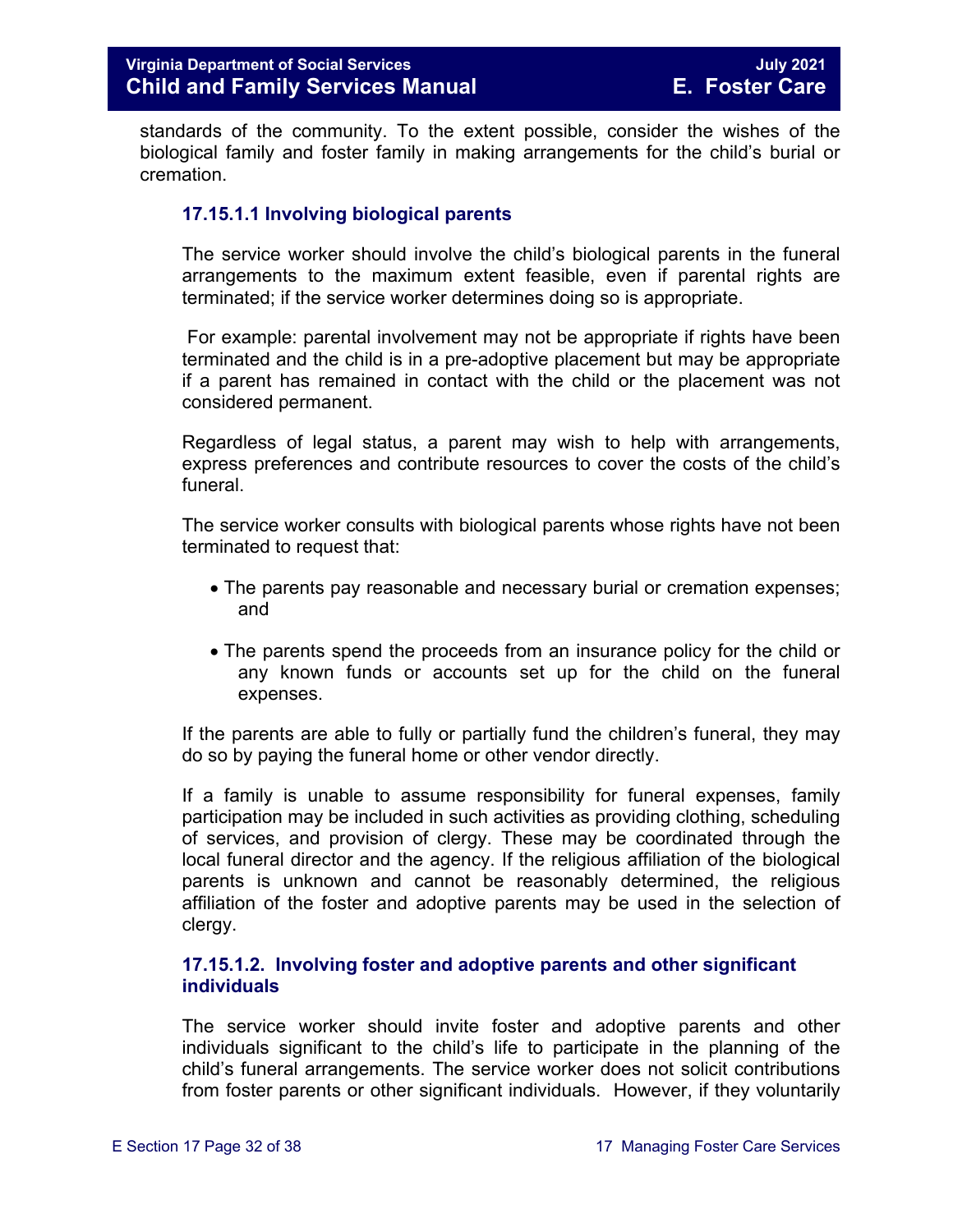indicate that they wish to contribute to some of the funeral expenses, they may do so by paying the funeral home or other vendor directly.

# **17.15.1.3 Accessing funding**

The service worker should check to see if the LDSS is holding any available funds that may be utilized on funeral expenses.

If the birth family or other local resources are unable to fully fund the cost of a funeral for a child who died in foster care, for title IV-E children, the VDSS Division Director of Family Services or his designee may approve up to \$2000 per child for reasonable and necessary burial or cremation expenses.

Payment amounts shall be entered into Cost Code 81107 if the child was in a residential facility and into Cost Code 81110 if the child was in a foster home.

For non-title IV-E children, if it is determined that funds are needed, the service worker shall refer the child to the Family Assessment and Planning Team (FAPT), in accordance with local Community Policy and Management Team (CPMT) procedures to access CSA funding.

# **17.15.1.4 Next steps**

The LDSS should identify individuals impacted by the child's death, including the biological family and siblings, foster and adoptive families and their children, extended family, and others that had a significant connection to the child. The LDSS should coordinate the provision of grief and loss counseling services through local community resources and supports as appropriate.

After funeral proceedings have been concluded and the family has had ample time to grieve, if the family has other children for whom the LDSS is providing services, the service worker should schedule a family team meeting to modify the service plan regarding the other children. If there are no other children being served, the LDSS can offer the family a family team meeting to address the family's current needs and facilitate any appropriate referrals to communitybased resources or services prior to closing the child's case.

# <span id="page-32-0"></span>**17.16 Emergency/Evacuation Procedures**

### <span id="page-32-1"></span>**17.16.1 Emergency/evacuation responsibilities when state office closes**

Virginia's child welfare services are carried out in a state-supervised and locallyadministered system. If the state office is forced to close or relocate due to an emergency or natural disaster, service provision will continue to be offered through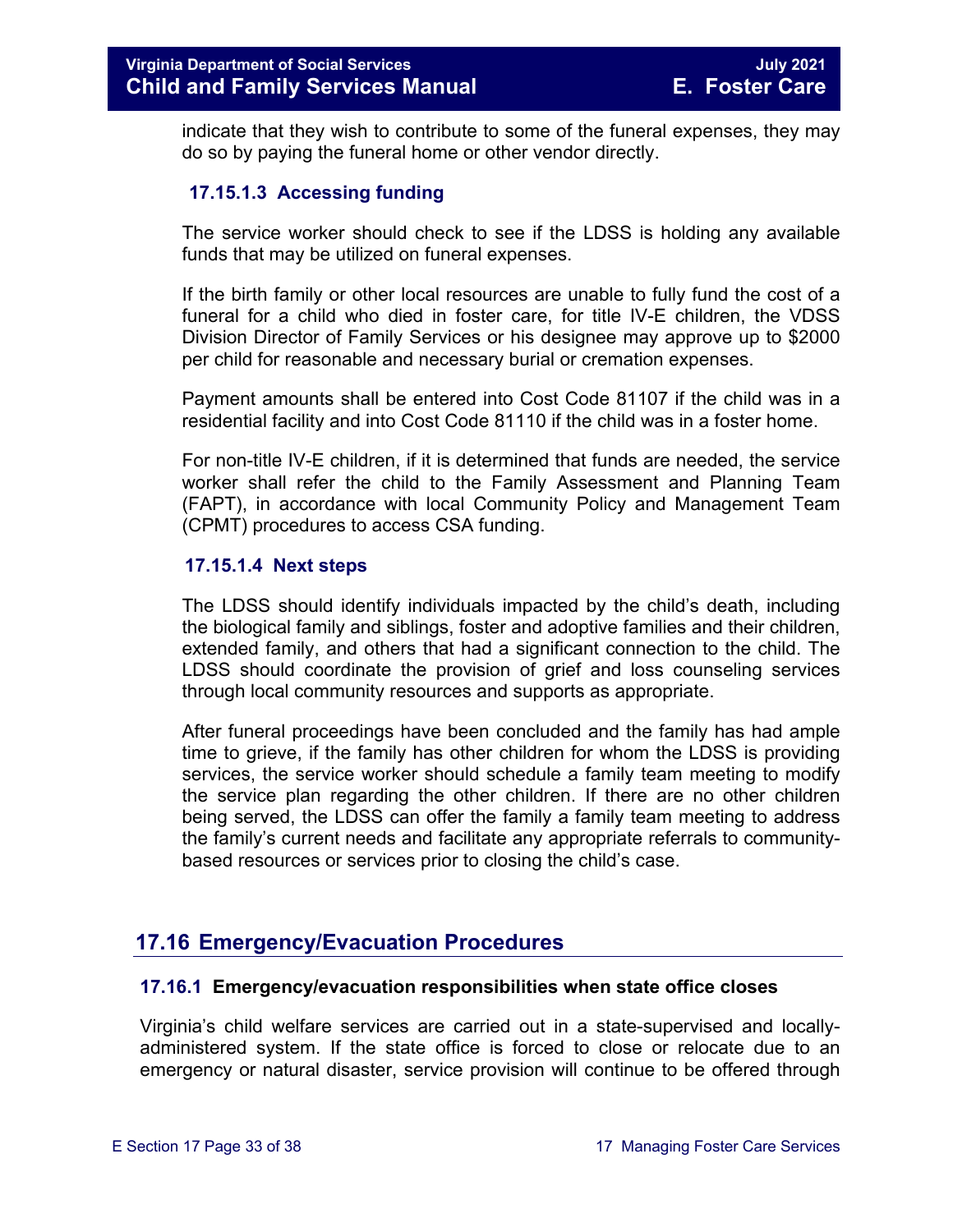the LDSS. The following responsibilities should be fulfilled on the state, regional and local levels in the event that a natural disaster or other emergency occurs.

### **VDSS responsibilities**

- VDSS will maintain the Active Foster Care Report in an Excel file on an external hardware (jump drive). The jump drive will be in the possession of the Foster Care Program Manager.
- VDSS staff will be available by the state hotline toll- free number for the community to contact for child welfare related service needs, referral information for services, and to notify the state office of displaced clients in the event the situation impacts the LDSS and the local office can not be reached. The toll-free number will be given to the media and disseminated to local departments of social services.

### **Regional responsibilities**

• Regional staff will serve as the liaison and primary point of contact between the LDSS and VDSS in the event of an emergency situation that causes the state office to close. Regional staff will be in touch with LDSS staff in their regions and will be responsible for forwarding home office broadcasts and communications to key LDSS personnel when those agencies are unable to access the VDSS system.

# <span id="page-33-0"></span>**17.16.2 Emergency/Evacuation responsibilities when LDSS closes and/or when a foster child evacuates or becomes displaced**

### **Local responsibilities**

- The LDSS, as part of local government, must develop individual emergency procedures as they are aware of emergency resources and supports within their area as well as the unique disasters to which each region of the state is particularly exposed. It is essential that local agencies maintain close communication with their Regional Specialists during system outages. This will enable the regional offices to contact other regional and state staff to enlist support from available staff statewide. It is recommended that all local agencies have at least one laptop computer configured for dial-up access.
- The regional offices serve as operation centers for service referrals and information throughout the state. Virginia also operates "211" Information and Referral hotline that is available for locating services and assistance. In addition, alternative contact information for divisional staff can be highlighted on the Department's website to make it easier for clients and other states to contact the necessary people.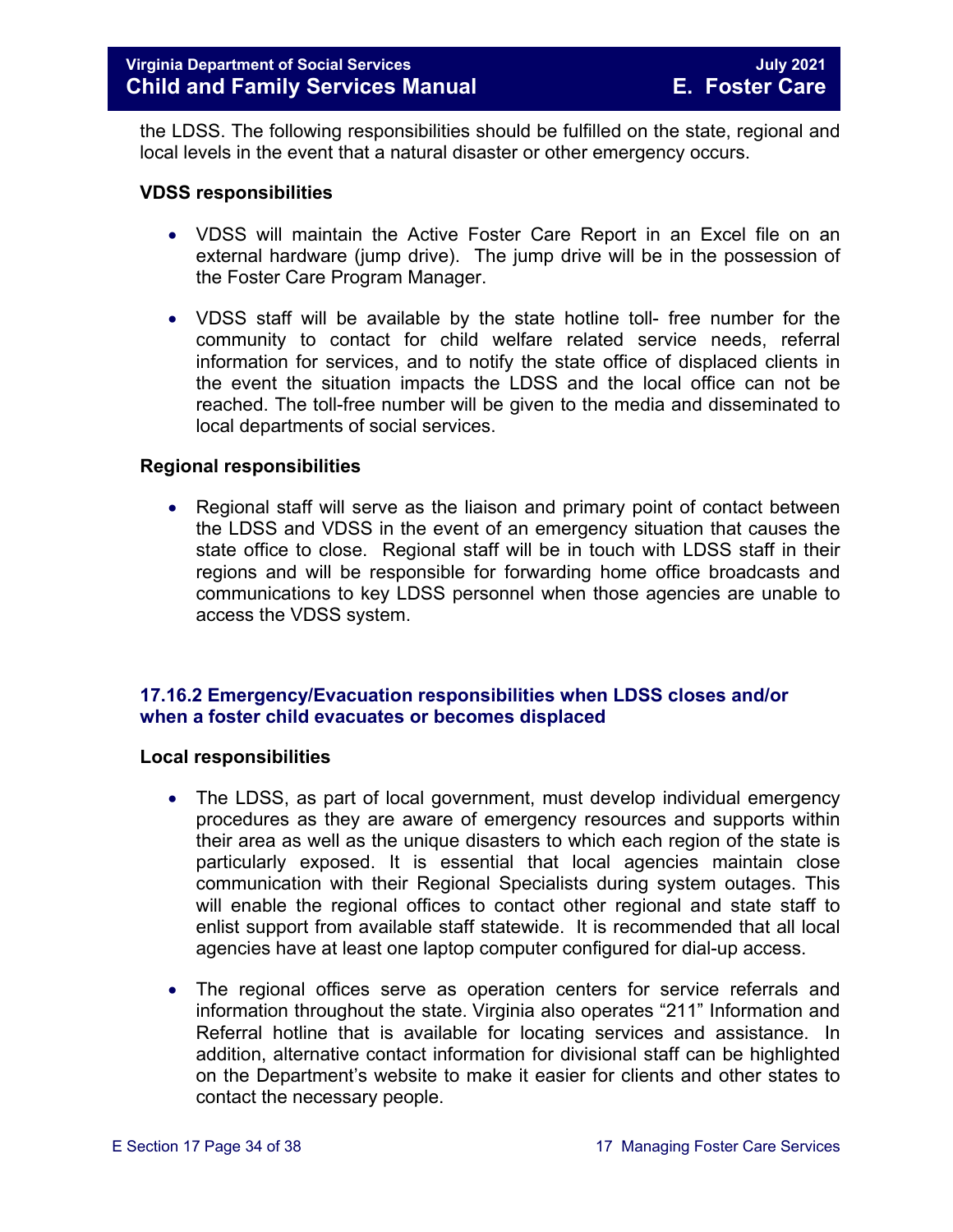• The LDSS shall ensure foster families and providers develop plans that help protect their families and also provide communication information for use in emergency situations [\(Emergency Plans Form\)](https://fusion.dss.virginia.gov/Portals/%5Bdfs%5D/Files/Family%20Recruitment/Family%20Recruitment%20Forms/Emergency%20Plans.doc). In the event the foster family or other provider needs to evacuate, information regarding their whereabouts and contact information shall be communicated to the LDSS. If the LDSS can not be reached, the information shall be communicated to VDSS via the hotline and VDSS will enter the information into OASIS.

# <span id="page-34-0"></span>**17.17 Completing OASIS requirements**

OASIS shall be kept up-to-date to reflect required elements needed for AFCARS compliance and compliance with other federal and state requirements. The AFCARS elements are highlighted in red in the system, while the other mandated elements are highlighted in yellow.

The service worker is responsible for entering and updating all case data in OASIS as soon as possible, but **no later than 30 days** after each activity or event. The only exceptions are:

- Children's placement changes shall be entered into the system **within five (5) calendar days** of any placement change.
- The foster care case should be closed **within five (5) business days** after the child leaves the care of the LDSS.

**Thirty days following implementation of the mobility application, the service worker will be required to enter and update all case narrative and data in OASIS within five (5) business days moving forward.** 

# <span id="page-34-1"></span>**17.17.1 Completing the case narrative**

The case narrative shall include a detailed chronological account of what is occurring in a case. The narrative should very clearly describe events, contacts, dates, parties involved, problems, interventions, and all other activity regarding the case. Information included in the case narrative should be of such a detailed nature as to provide other readers a clear understanding of developments and issues in the case.

The case narrative should provide ongoing information across the life of the case about how contacts relate to the child's current:

- Safety.
- Risk factors that are impacting the ability to achieve a permanent placement for the child.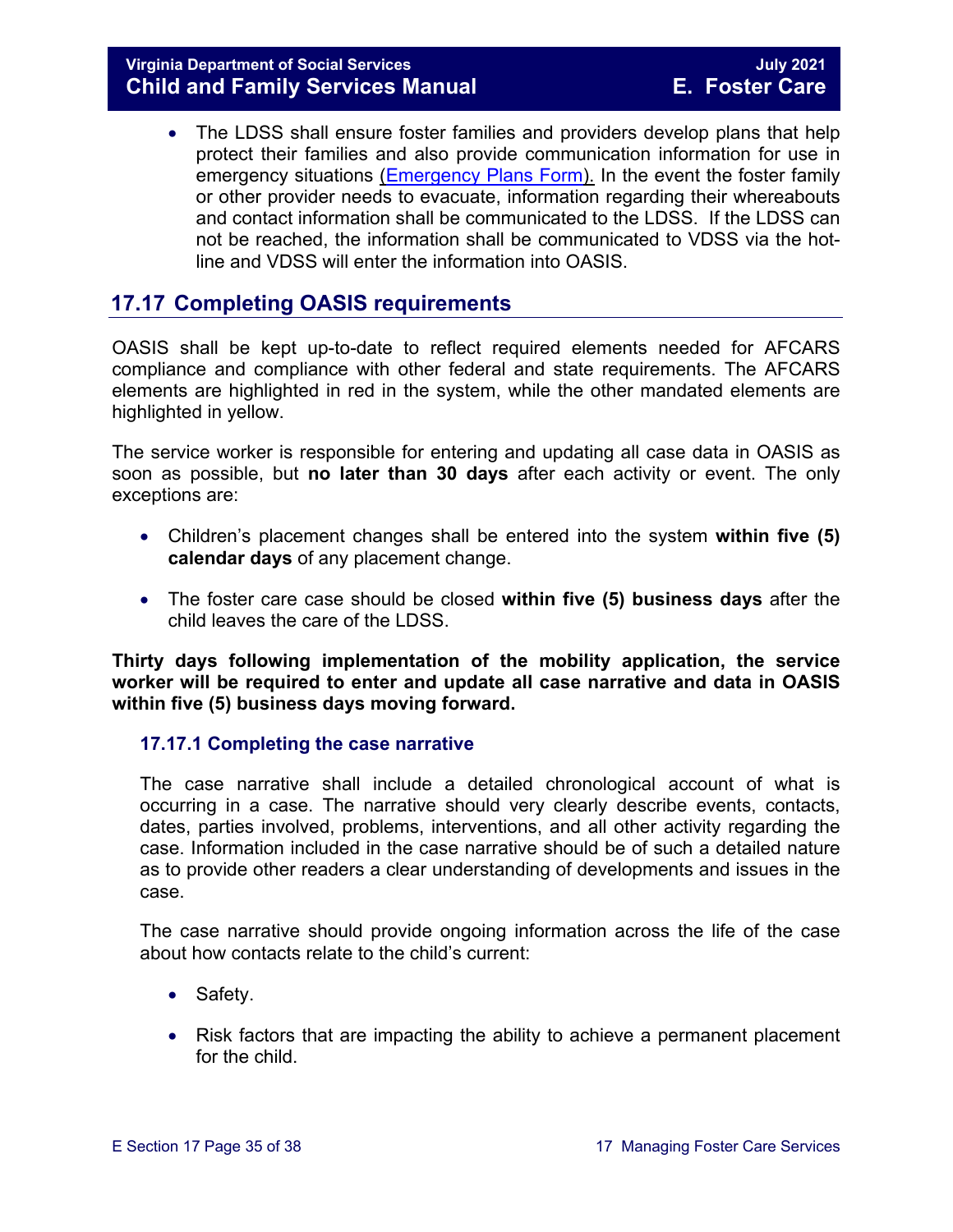- Progress being made towards achieving a permanent and safe discharge of the child from foster care in accordance with the service plan.
- Well-being status, and progress if problems have been identified.

The case narrative shall also demonstrate ongoing, diligent, and timely efforts of the service worker to:

- Conduct family search and engagement and efforts to keep siblings together and to maintain sibling connections.
- Identify successes and to support progress of the family and child towards achievement of the permanency goal.
- Any barriers or changes in the level of need or the types of services that will support successful and timely permanence.

The case narrative in OASIS should specifically include, but is not limited to, descriptions of the following events and activities:

- Face-to-face client contacts.
- Non face-to-face client contacts.
- Court hearings.
- Family visits.
- Provider contacts.
- Collateral contacts.

The case narrative is required in OASIS and is to be entered on the Contacts screen in the Comments box. While not required, hard copies of the narrative may be printed and placed in the case file.

**VDSS entered into a contract to provide transcription services to all service workers across the state. Service workers should be accessing this service to ensure that the case narrative is entered timely and efficiently.** 

# <span id="page-35-0"></span>**17.17.2 Completing additional documentation**

All relevant information shall be documented in the appropriate screens of OASIS, including, but not limited to: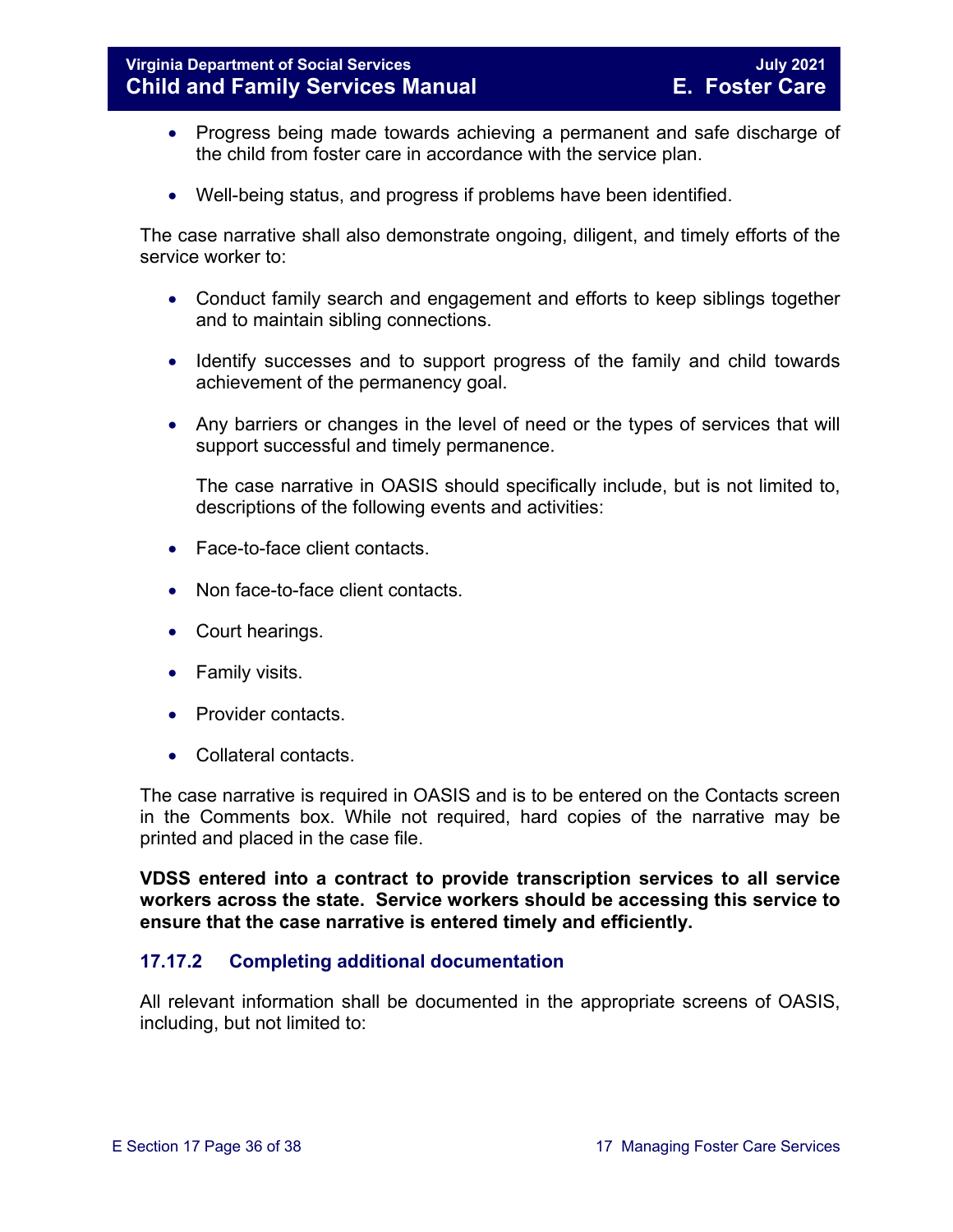- The date(s) written notices were sent to grandparents and other adult relatives when the child was being removed or was removed, with the date(s) the relatives responded.
- Diligent efforts to identify, conduct follow-up contacts, engage with, and assess individuals who were identified through the diligent search process.
- Specific and detailed information regarding the reasons relatives and other significant adults were determined not to be appropriate resources for involvement in the child's life, for foster care placement, and/or for permanent placement at that time.
- FPMs, including the purpose, initiator, location, facilitator, attendees, and meeting outcomes.
- Comprehensive child and family assessments and determinations of the child's best interests.
- Foster Care Plan, foster care plan review, administrative panel review and supervisory review (i.e., the documents and documentation of reasonable and timely efforts to preserve and reunify families and to achieve permanency for the child as quickly as practicable).
- All court hearings involving the child, including custody, delinquency and CHINSupervison or CHINServices hearings.
- Any court hearings involving the parents when the LDSS is a participant (e.g. child support hearing.)
- Child placement and foster care services provided for the child and family, including, but not limited to, ongoing information about the child's safety, health, health care, education, progress, services, and independent living services for youth over age 14.
- Ongoing efforts to support and maintain a child's relationships with siblings, family members, significant other adults, and community connections.
- Outcomes survey information for older as part of the National Youth in Transition Database.
- Maintenance and service payments.
- Summary information at the time of the child's discharge from LDSS custody that explains the support services the child and family were connected with prior to discharge and a summary evaluation of the stability of the permanent placement and any issues that may present later for the child and family.